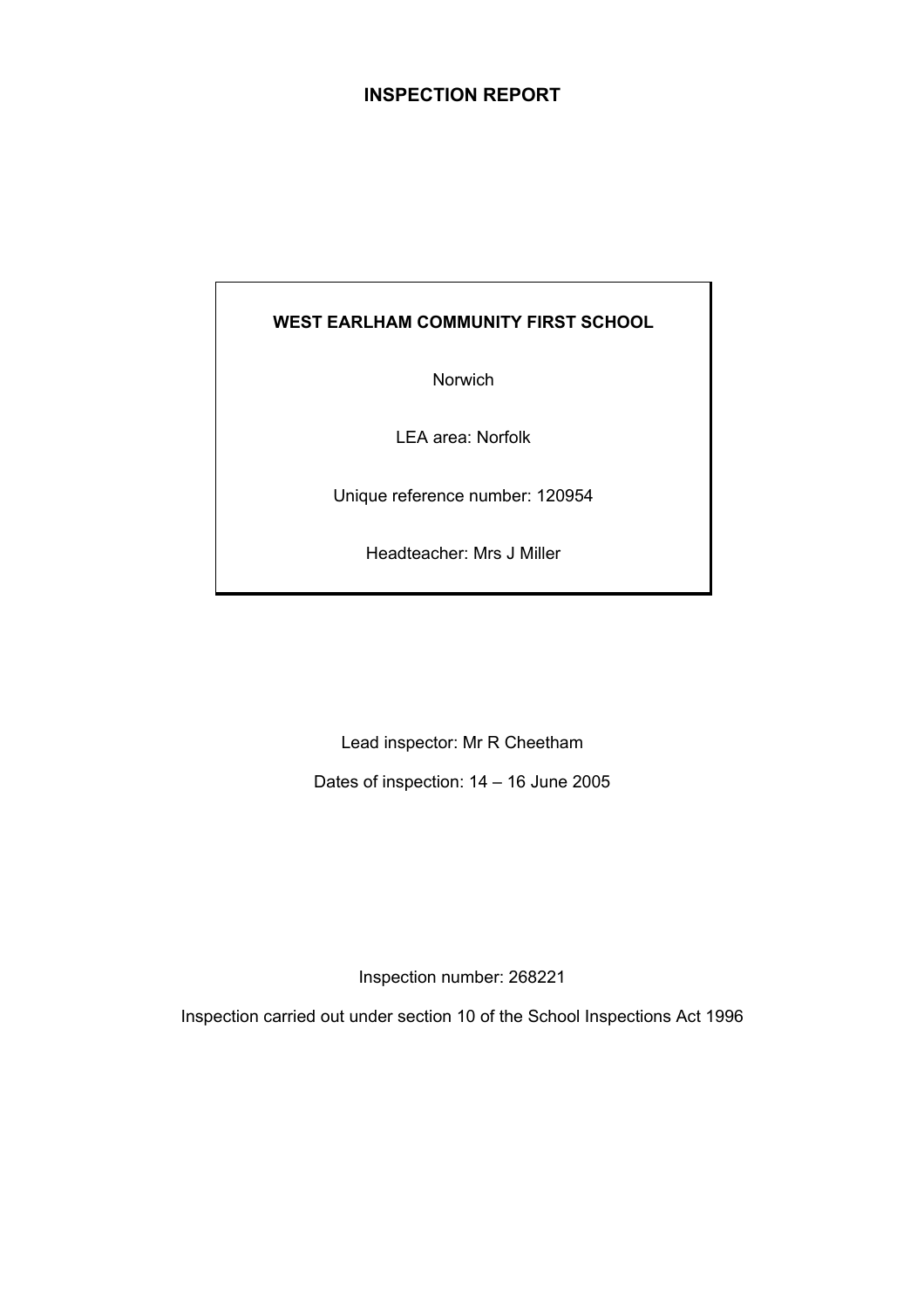#### © Crown copyright 2005

This report may be reproduced in whole or in part for non-commercial educational purposes, provided that all extracts quoted are reproduced verbatim without adaptation and on condition that the source and date thereof are stated.

Further copies of this report are obtainable from the school. Under the School Inspections Act 1996, the school must provide a copy of this report and/or its summary free of charge to certain categories of people. A charge not exceeding the full cost of reproduction may be made for any other copies supplied.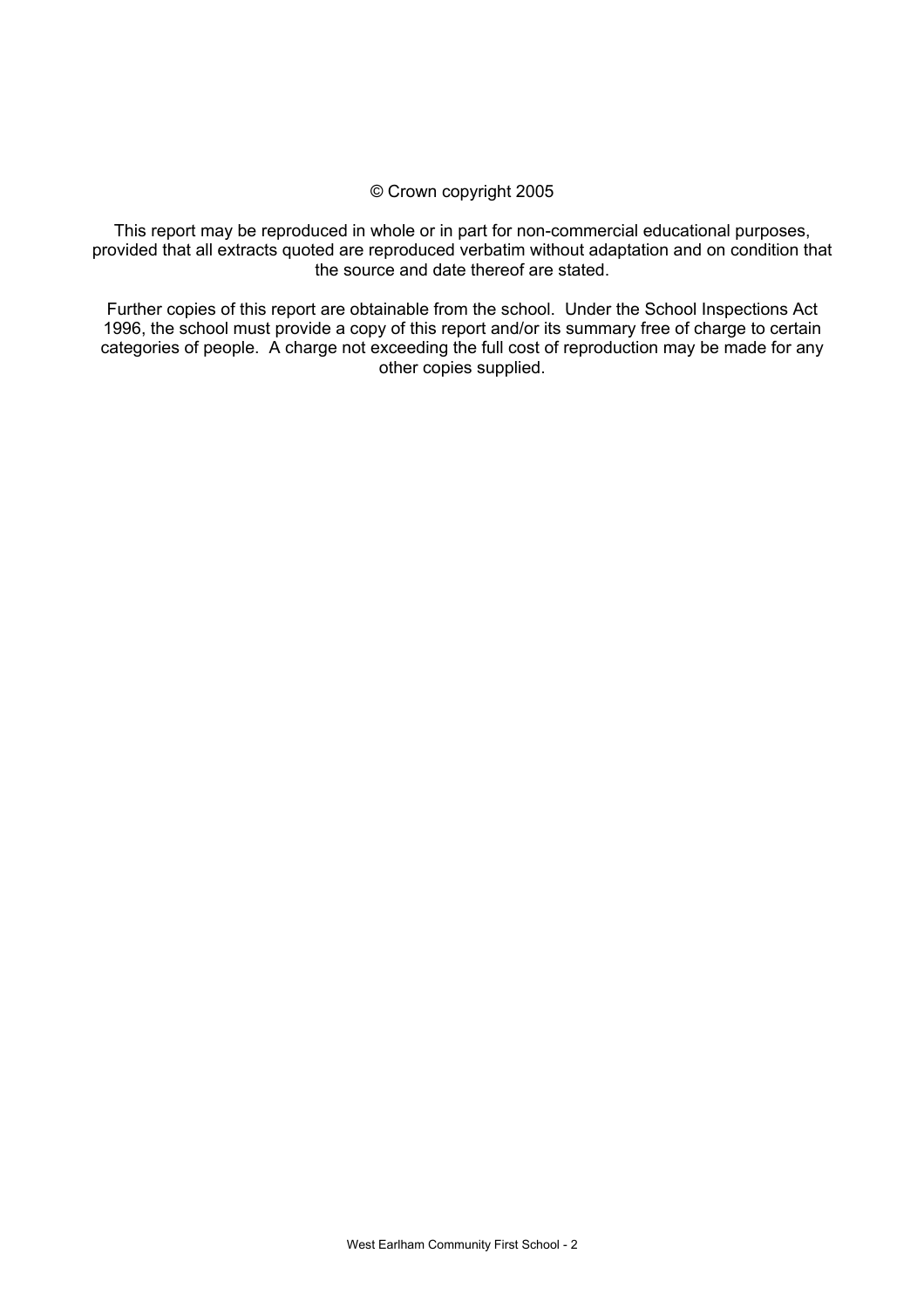### **INFORMATION ABOUT THE SCHOOL**

| Type of school:                                       | <b>First School</b>             |
|-------------------------------------------------------|---------------------------------|
| School category:                                      | Community                       |
| Age range of pupils:                                  | $3 - 8$                         |
| Gender of pupils:                                     | Mixed                           |
| Number on roll:                                       | 273                             |
| School address:                                       | <b>Scarnell Road</b><br>Norwich |
| Postcode:                                             | <b>Norfolk</b><br>NR58HT        |
| Telephone number:                                     | 01603 451299                    |
| Fax number:                                           | 01603 504963                    |
| Appropriate authority:<br>Name of chair of governors: | The Governing Body<br>Mr N Rout |
|                                                       |                                 |
| Date of previous inspection:                          | 22 February 1999                |

#### **CHARACTERISTICS OF THE SCHOOL**

West Earlham Community First School is larger than most primary schools and has 273 pupils on roll, including 104 children in the Nursery and Reception classes. Almost all pupils are from White British backgrounds with a few from minority ethnic backgrounds. The proportion of pupils who start or leave the school at times other than usual is average. Pupils' attainment on entry to the Nursery is very low. The school serves an area of well below average socio-economic conditions. The percentage of pupils whose first language is believed not be English is slightly higher than average at three per cent. Six pupils are at an early stage of acquiring English as an additional language. The proportion of pupils entitled to a free school meal is well above average at 49 per cent. There are 50 per cent of pupils with special educational needs and this is well above average. The percentage of pupils with Statements of Special Educational Needs is average at two per cent. Pupils' special educational needs include: speech and communication difficulties, social, emotional and behavioural difficulties and moderate, severe or specific learning difficulties.

The school is a member of an Excellence in Cities Education Action Zone, which aims to raise pupils' standards of achievement and broaden the curriculum through the provision of additional resources. It received an Achievement Award in 2002 and is actively working towards Level Three Healthy Schools Status. It provides adult education facilities, runs courses to help parents support their children at home and hosts Sure Start meetings as part of a family support programme. In two years' time, it is proposed that the school will be re-organised into a Nursery and Infant School as part of a local education authority scheme for the area.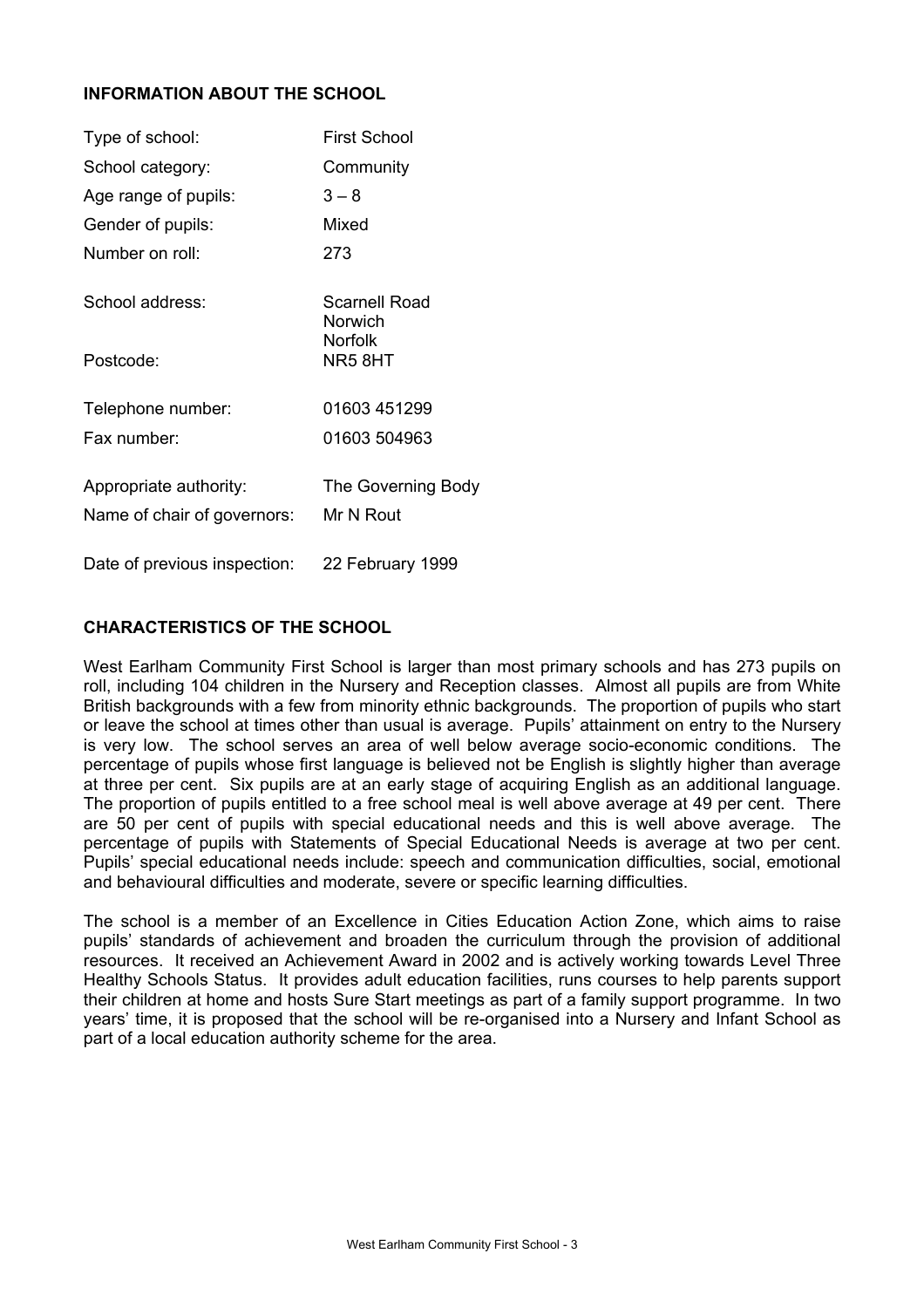## **INFORMATION ABOUT THE INSPECTION TEAM**

| Members of the inspection team |                | <b>Subject responsibilities</b> |                                                                   |
|--------------------------------|----------------|---------------------------------|-------------------------------------------------------------------|
| 2592                           | Mr R Cheetham  | Lead inspector                  | English                                                           |
|                                |                |                                 | Physical education                                                |
|                                |                |                                 | Religious education                                               |
|                                |                |                                 | English as an additional language                                 |
|                                |                |                                 | social<br>health<br>Personal,<br>and<br>education and citizenship |
| 9003                           | Mr B Findley   | Lay inspector                   |                                                                   |
| 15658                          | Mrs A Dawes    | Team inspector                  | <b>Mathematics</b>                                                |
|                                |                |                                 | Art and design                                                    |
|                                |                |                                 | Design and technology                                             |
| 12954                          | Mrs P Claxtron | Team inspector                  | The Foundation Stage                                              |
|                                |                |                                 | Information<br>communication<br>and<br>technology                 |
|                                |                |                                 | Geography                                                         |
|                                |                |                                 | History                                                           |
| 32249                          | Mr N Grimshaw  | Team inspector                  | Special educational needs                                         |
|                                |                |                                 | Science                                                           |
|                                |                |                                 | Music                                                             |

The inspection contractor was:

 Cambridge Education Associates Ltd Demeter House Station Road **Cambridge** CB1 2RS

Any concerns or complaints about the inspection or the report should be made initially to the inspection contractor. The procedures are set out in the leaflet *'Complaining about Ofsted Inspections'*, which is available from Ofsted Publications Centre (telephone 07002 637833) or Ofsted's website (www.ofsted.gov.uk).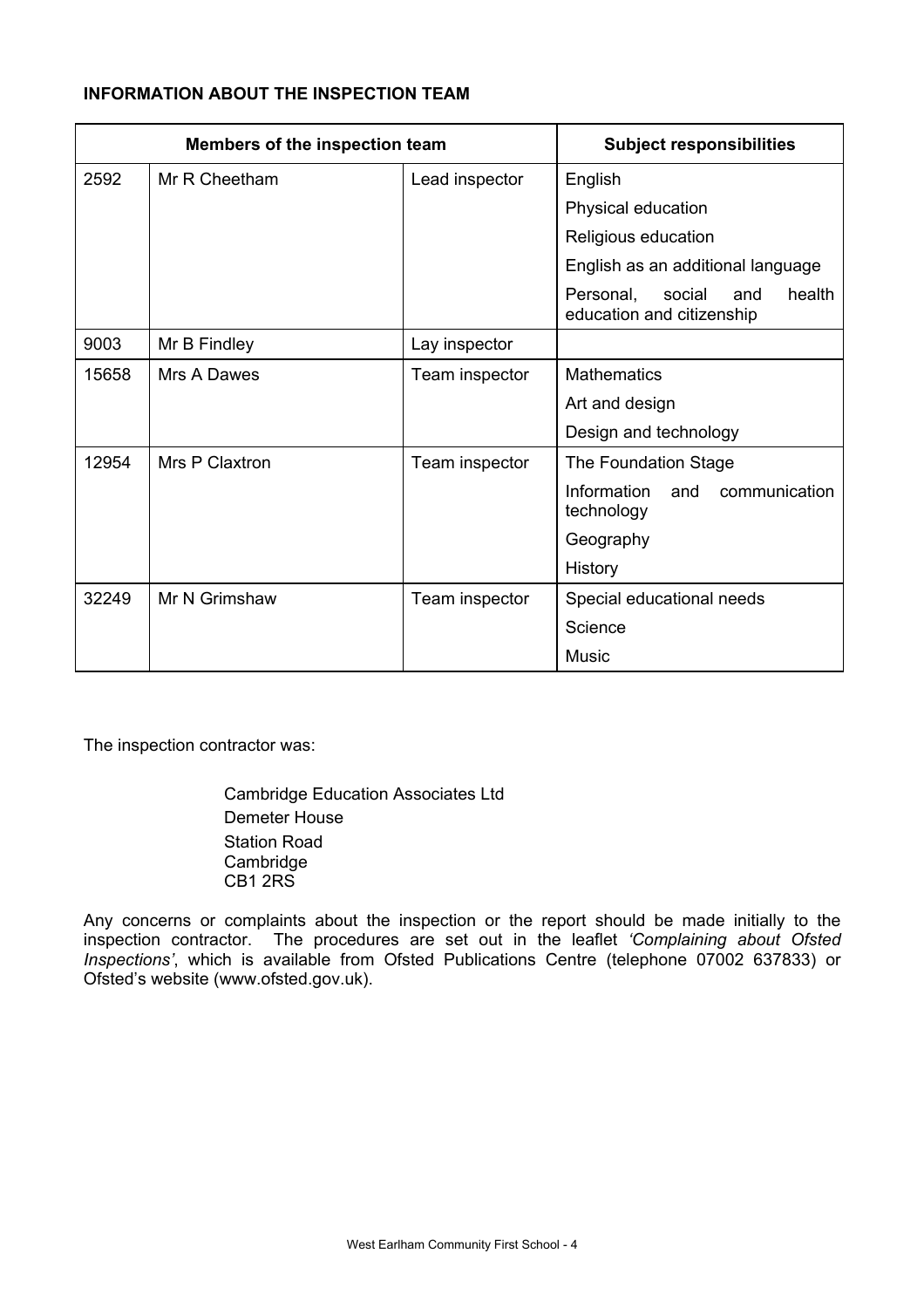## **REPORT CONTENTS**

|                                                                                                                                    | Page |
|------------------------------------------------------------------------------------------------------------------------------------|------|
| <b>PART A: SUMMARY OF THE REPORT</b>                                                                                               | 6    |
| <b>PART B: COMMENTARY ON THE MAIN INSPECTION FINDINGS</b>                                                                          |      |
| <b>STANDARDS ACHIEVED BY PUPILS</b>                                                                                                | 8    |
| Standards achieved in areas of learning and subjects                                                                               |      |
| Pupils' attitudes, values and other personal qualities                                                                             |      |
| QUALITY OF EDUCATION PROVIDED BY THE SCHOOL                                                                                        | 11   |
| Teaching and learning<br>The curriculum<br>Care, guidance and support<br>Partnership with parents, other schools and the community |      |
| <b>LEADERSHIP AND MANAGEMENT</b>                                                                                                   | 15   |
| <b>PART C: THE QUALITY OF EDUCATION IN AREAS OF LEARNING</b><br><b>AND SUBJECTS</b>                                                | 17   |
| AREAS OF LEARNING IN THE FOUNDATION STAGE                                                                                          |      |
| <b>SUBJECTS AND COURSES IN KEY STAGES 1 and 2</b>                                                                                  |      |
| <b>PART D: SUMMARY OF THE MAIN INSPECTION JUDGEMENTS</b>                                                                           | 29   |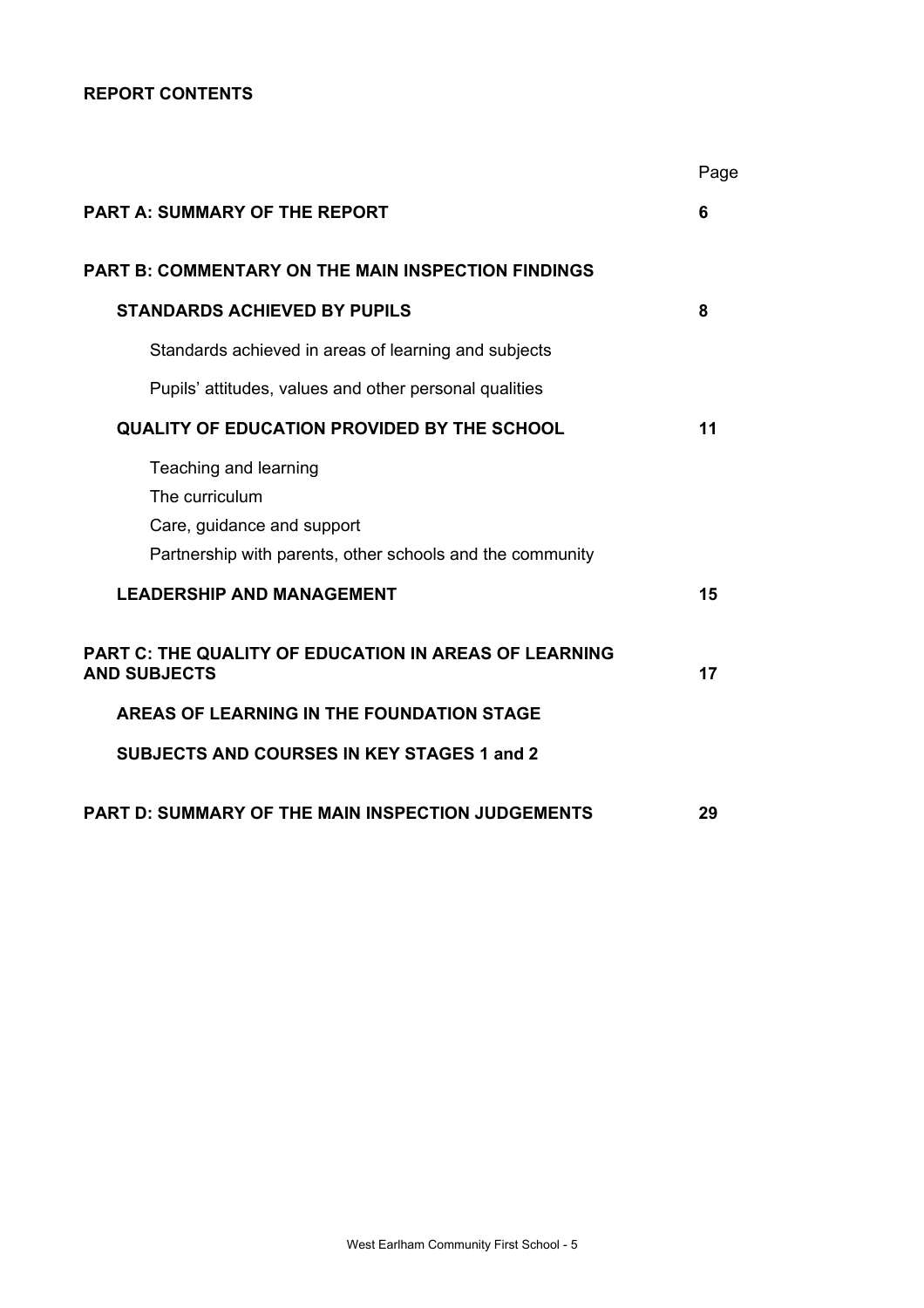# **PART A: SUMMARY OF THE REPORT**

## **OVERALL EVALUATION**

**This school provides a very good education for its pupils** and gives very good value for money. The school enables pupils to overcome significant barriers to their learning. Standards in most subjects have improved each year since the previous report, pupils achieve very well and the school includes all pupils excellently in its provision. Teaching and learning are very good, the leadership of the headteacher and deputy headteacher is excellent and management is very good.

The school's main strengths and weaknesses are:

- Pupils achieve very well in most subjects and reach above the standards expected by Year 3 in mathematics, science and art and design.
- Pupils do not have enough opportunities to develop their skills in ICT and standards are below average.
- Pupils' attitudes, behaviour and personal development are very good.
- The quality of teaching and learning is very good.
- The school provides a rich and highly relevant curriculum for all its pupils.
- Pupils receive excellent advice, support and guidance.
- Provision for pupils with special educational needs is excellent.
- There are very good community links.
- The school is well governed, very well managed and excellently led.
- Many parents are not involved enough in their children's education.
- Attendance is below average.

The school has made very good progress since it was previously inspected. Pupils' attainment and achievement have improved especially in reading, mathematics and science (previous key issues) and there have been many other improvements, notably to the provision for pupils with special educational needs who form half the school population.

| <b>Results in National</b><br>Curriculum tests at the |      | similar schools |      |      |
|-------------------------------------------------------|------|-----------------|------|------|
| end of Year 2,<br>compared with:                      | 2002 | 2003            | 2004 | 2004 |
| reading                                               |      |                 |      |      |
| writing                                               |      |                 |      |      |
| mathematics                                           |      |                 |      | B    |

#### **STANDARDS ACHIEVED**

*Key: A - well above average; B – above average; C – average; D – below average; E – well below average Similar schools are those with similar percentages of pupils eligible for free school meals* 

The table above shows generally below average attainment compared to all schools and generally above average attainment when compared to similar ones. It does not show how well pupils achieve from very low starting points or how standards in speaking and listening, reading, mathematics, science and until recently, writing have improved year on year. This is confirmed by the fact that the school's rate of improvement in standards is better than the national rate. **Currently, pupils achieve very well**. In the Foundation Stage, children achieve very well in all the areas of learning (the curriculum for under fives) except in physical development, where they achieve soundly, and in their knowledge and understanding of the world in which they achieve well. Few will achieve the level expected (the Early Learning Goals) by the start of Year 1. By Year 2, pupils achieve very well and reach average standards in speaking and listening and reading and below average standards in writing. By Year 3, pupils achieve very well and reach the standard expected in speaking and listening and reading and below this in writing. By Year 2, pupils achieve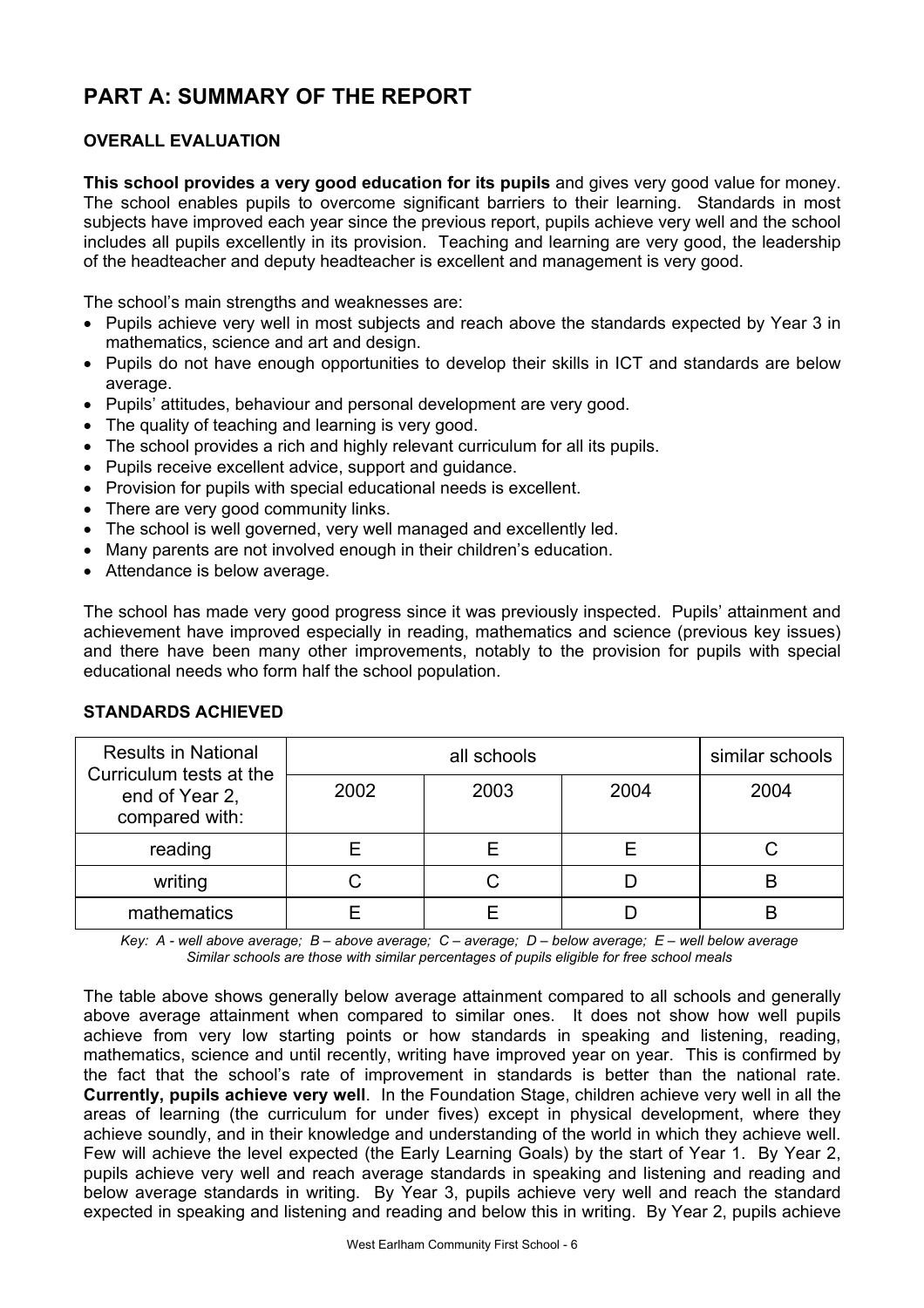very well and reach above average standards in mathematics and science and by Year 3 they achieve very well and reach above the standard expected in these subjects. By Years 2 and 3, pupils achieve very well in art and design and reach above the standard expected. By the same time, pupils achieve well and reach the standard expected in design and technology and physical education. They achieve well in religious education and reach the standard expected in the locally agreed syllabus. In ICT, pupils' achievement is unsatisfactory and most do not reach the expected standards by Years 2 and 3. There was not enough inspection evidence to report fully on standards and achievement in the remaining subjects. Pupils with special educational needs achieve very well in the basic skills of oracy, literacy and numeracy and in social skills. Pupils learning English as an additional language achieve very well because their needs are identified early and effectively met. Gifted and talented pupils achieve very well because staff spot their potential and plan challenging work. **The development of pupils' personal qualities is very good. Their social development is excellent, their spiritual and moral development is very good and their cultural development is good**. They have very good attitudes to school and behave very well. Their attendance and punctuality are unsatisfactory.

## **QUALITY OF EDUCATION**

**The school provides a very good quality of education and the quality of teaching and learning is very good.** Pupils learn very well together because teachers plan very carefully to meet their different needs. Teaching is stimulating and challenging and teachers use a range of methods to engage and keep pupils' interest. Teachers and teaching assistants work very well together to include all the pupils in the lessons. Staff help older pupils to judge how well they are doing and where they need to improve. The Foundation Stage staff work very well together to plan a very relevant curriculum based on the six areas of learning. Staff assess children's progress very well and intervene quickly to help pupils achieve very well. In Years 1 to 3, lesson planning is very good and focuses on literacy, numeracy and the successful linking of different subjects within themes. All pupils are fully included and have ample opportunities for speaking and listening. Different reading and writing strategies encourage them to work together well. Teachers get the very best out of their pupils by regularly challenging them (especially gifted and talented pupils) through problem solving and investigations. Pupils are attentive and are keen to ask and answer questions because activities capture their interest. The teaching and learning of pupils with special educational needs are very good because very well trained staff make excellent evaluations of pupils' barriers to progress. The curriculum offers pupils a very good range of activities and experiences to help them learn. Pupils benefit from excellent levels of support and guidance based on accurate assessments of their progress. The school strives to develop its good links with parents but many do not make a significant contribution to their children's education.

#### **LEADERSHIP AND MANAGEMENT**

**The quality of leadership and management is very good.** The headteacher and deputy headteacher provide excellent leadership with clear vision, commitment and a careful balance between high levels of care and a sustained drive to raise pupils' achievement. In this they are very well supported by subject leaders and other middle managers who provide very good leadership and management to effective staff teams. They know their areas of responsibility very well because they monitor and evaluate them rigorously and use the information for further improvement. The school is governed well. Governors have a good understanding of the school's strengths and weaknesses. They fulfil their statutory responsibilities well and help the school to evaluate, very well the value for money it provides.

#### **PARENTS' AND PUPILS' VIEWS OF THE SCHOOL**

Parents think very highly of the school and pupils enjoy learning there and feel safe.

#### **IMPROVEMENTS NEEDED**

The most important things the school should do to improve are: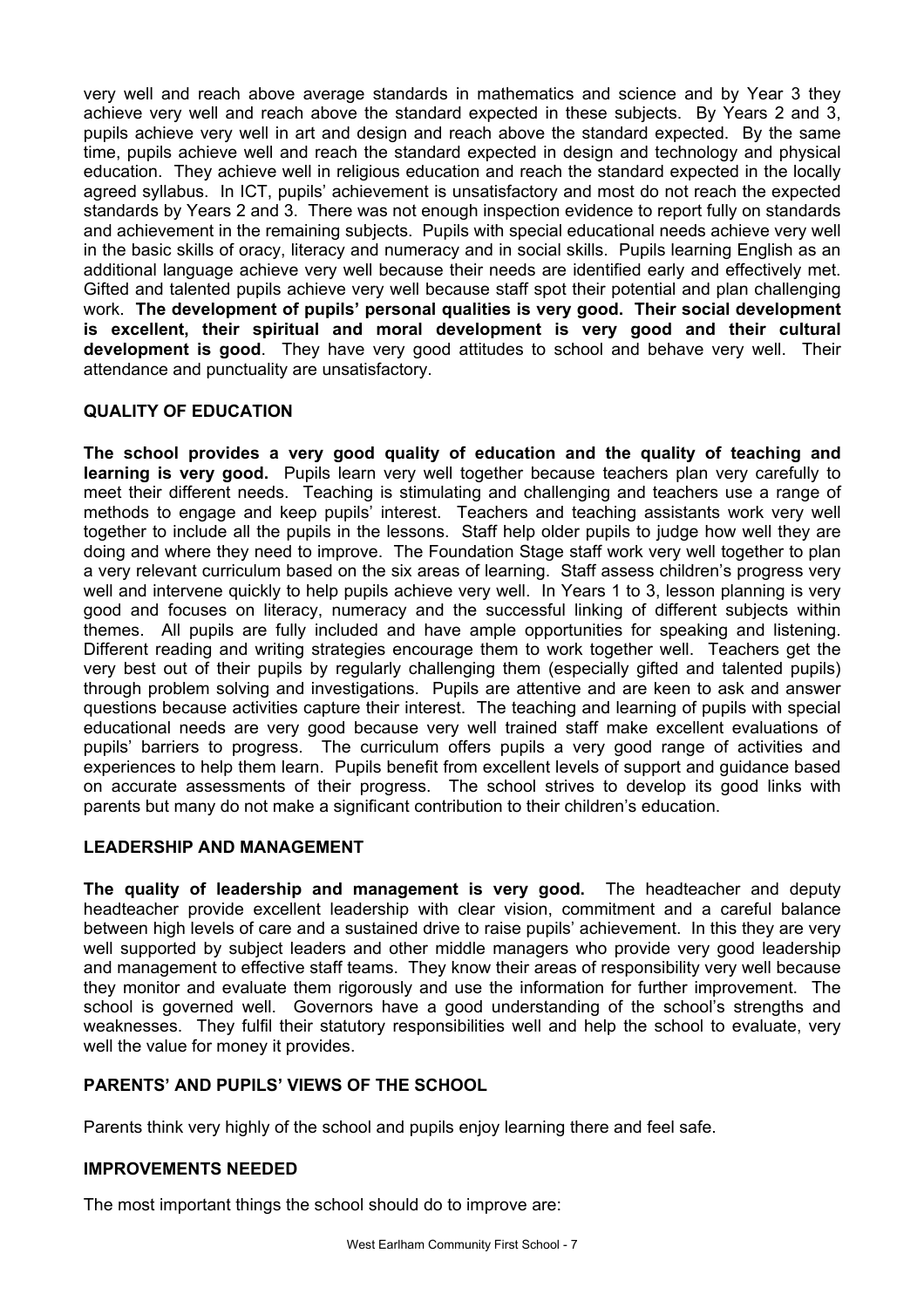- Improve ICT provision and raise standards achieved.
- Improve parental involvement in the education of their children.
- Improve attendance levels.

## **PART B: COMMENTARY ON THE MAIN INSPECTION FINDINGS**

#### **STANDARDS ACHIEVED BY PUPILS**

#### **Standards achieved in areas of learning and subjects**

Pupils achieve very well from very low starting points. They overcome significant barriers to their learning and reach at least average standards by Year 2 and the standards expected by Year 3 in nearly all the subjects reported.

#### **Main strengths and weaknesses**

- In the Foundation Stage, children achieve very well in nearly all the areas of learning (the curriculum for children under five).
- In Years 2 and 3, pupils' standards of attainment in speaking and listening, reading, mathematics and science have improved year on year.
- Their standards in writing also improved until recently, when they fell slightly.
- Pupils in Years 2 and 3 reach above average standards in mathematics and science and above expectations in art and design.
- In information and communication technology (ICT), pupils' achievement is unsatisfactory and most do not reach the expected standards by Years 2 and 3.
- Pupils with special educational needs make very good progress towards their individual targets.
- Pupils learning English as an additional language make very good progress in learning the language and achieve as well as their peers.
- Gifted and talented pupils achieve very well and reach above average standards in English, mathematics and science.

- 1. Standards of attainment on entry to the Foundation Stage are very low. Children achieve very well but do not reach the Early Learning Goals (the standard expected) in the areas of learning, especially in physical development, by Year 1. This is because most start with a significant deficit in their skills and knowledge, especially in the communication, language and literacy and personal, social and emotional development areas of learning.
- 2. From 2000, pupils' attainment at the end of Year 2 in national tests in English and mathematics and in teacher assessments in science improved year on year until 2004, when it fell slightly in writing. During this period, the school met the vast majority of its challenging targets and the trend in standards achieved was above the national trend. In 2004, pupils reached well below average standards in reading and below average standards in writing and mathematics. When compared with similar schools (those with a similar proportion of pupils known to be entitled to a free school meal), the school reached average standards in reading and above average standards in writing and mathematics.
- 3. In the current Year 2 and Year 3 groups, pupils continue to achieve very well. In English, pupils in Year 2 reach average standards in speaking and listening and reading and below average standards in writing. By Year 3, they reach the standards expected in speaking and listening and in reading and below those expected in writing. Improvement in writing standards is a main school priority. In mathematics, pupils reach above average standards in Year 2 and above the standard expected in Year 3. In science, pupils reach above average standards in Year 2 and above the standard expected by Year 3. Pupils make particularly good progress in investigative work. This continuing pattern of improvement is due to whole school commitment to the further raising of achievement, precise use of assessment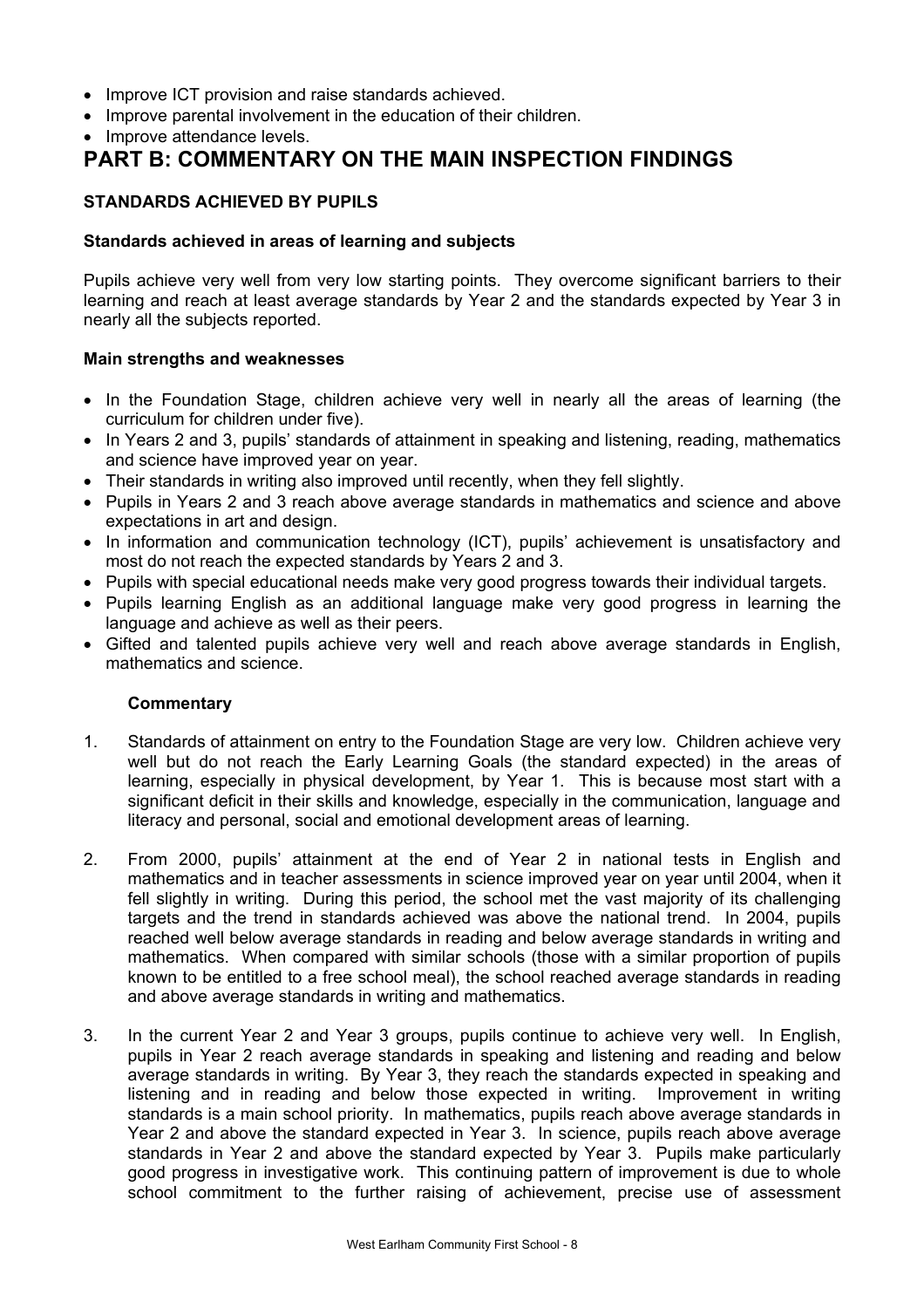information and very well targeted support. The school has improved the achievement of both boys and girls and there is little difference in the standards they achieve.

- 4. Pupils achieve very well in art and design and reach above the standard expected in Years 2 and 3. They achieve well in design and technology and in physical education and reach the standards expected by Years 2 and 3. They also achieve well in religious education and reach the standards expected in the locally agreed syllabus by Years 2 and 3. In ICT, most pupils do not reach the standard expected in Years 2 and 3 because the low level of subject resources does not give them enough opportunities to practise. There was not enough inspection evidence to report fully on standards and achievement in the remaining subjects.
- 5. Pupils with special educational needs make significant progress in the acquisition of basic skills of oracy, literacy and numeracy and achieve very well. This achievement is matched by that in self-esteem and social and behavioural skills. They make such progress because staff identify and pursue clear, small steps for improvement. Excellent support from the special educational needs leader also enables the pupils to reach their targets regularly and have more challenging ones set. Pupils learning English as an additional language achieve very well because their needs are identified early, support programmes are effective and because they benefit from many opportunities to improve their speaking and listening skills. Gifted and talented pupils achieve very well because staff spot their potential and plan demanding work to challenge them.

| Standards in:      | School results | <b>National results</b> |  |
|--------------------|----------------|-------------------------|--|
| Reading            | 14.5(14.4)     | 15.8(15.7)              |  |
| Writing            | 13.8(14.6)     | 14.6 (14.6)             |  |
| <b>Mathematics</b> | 15.6(15.1)     | 16.2(16.3)              |  |

#### *Standards in national tests at the end of Year 2 – average point scores in 2004*

*There were 55 pupils in the year group. Figures in brackets are for the previous year* 

#### **Pupils' attitudes, values and other personal qualities**

Pupils have very good attitudes to learning and behave very well. Pupils develop very well during their time in the school and their spiritual, moral, social and cultural development is very good overall. Attendance and punctuality are unsatisfactory.

#### **Main strengths and weaknesses**

- The school's learning ethos is based successfully on the consistent application of rights, responsibilities, rules and routines.
- Provision for social development is excellent and pupils make excellent progress.
- Pupils with special educational needs make significant progress in behaviour and self-control.
- The school works very hard to improve attendance.
- A minority of parents do not give enough priority to getting their children to school.

#### **Commentary**

6. This is an effective school community, in which all staff are unified in the interests of pupils and in understanding their individual needs. Most children entering the Nursery find it difficult to share, work together or control their feelings. Staff encourage them to co-operate, share resources and to think about how their behaviour affects others. They learn to do this well most of the time by the end of the Foundation Stage. The few who have significant difficulty in controlling their feelings and behaviour are very well supported by experienced, specialist staff. The one exclusion was properly handled. Pupils with special educational needs make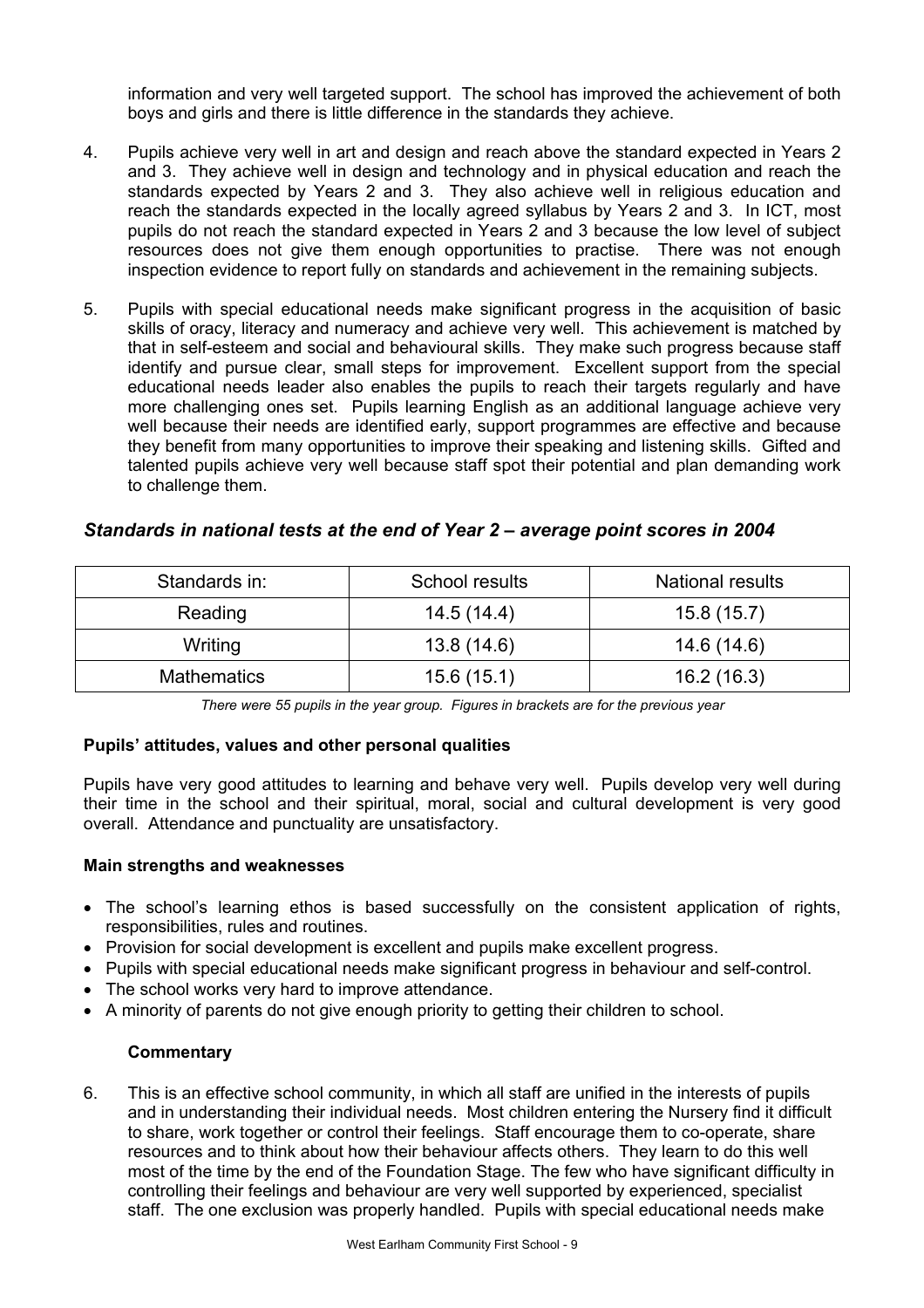significant improvements in their behaviour. Individual pupils' behaviour plans are very effective in enabling them to make good choices about how they act. The school has recently set up a Nurturing Group to integrate pupils with behavioural and social difficulties fully into school life. These pupils have shown remarkable progress and targets for integration are well ahead of schedule. A system of 'The Four Rs' (rights, responsibilities, rules and routines) works very effectively. Pupils respond very positively to clearly set out expectations and behave very well. Pupils have very good attitudes to their learning and pay attention in their lessons, because work is very well matched to their capacities and they are keen to please. Pupils work in an atmosphere free from all forms of oppressive behaviour. Parents agree that pupils like school, generally behave very well and are helped to mature.

- 7. Pupils make very good progress in their personal development because they feel valued members of the school. The quality of relationships among staff and pupils is very high. Staff are very good role models of how to treat others and this greatly influences the positive relationships among pupils. This is especially true of pupils with special educational needs, who take a genuine pride in their developing social skills. Pupils make excellent progress in their social development because work in the programme of personal, social and health education combines so well with pupils' experiences in school. Pupils learn to listen carefully and communicate politely so that social skills develop in all they do. Pupils also take on responsibilities around the school, such as Year 3 pupils helping in the Nursery each day or those who organise the fruit distribution. Class councils give pupils an influence in the school community. Children in the Foundation Stage make very good progress in their personal, social and emotional development. They learn to cope with routines and be aware of others' needs but most will not reach all the Early Learning Goals by the start of Year 1.
- 8. Pupils' spiritual development is very good because they have regular opportunities to reflect on how to respond to different events and emotions. Assemblies and acts of collective worship are used very effectively for this. Pupils' moral development is very good because pupils learn values that enable them to see right from wrong. They also learn to consider moral issues; for example, pupils in the Nursery discussed how Goldilocks may have made some wrong choices. Pupils' cultural development is good and the school is aware of the need to raise pupils' recognition of cultures other than their own.

#### **Attendance**

9. Average attendance has been well below that of most primary schools for a number of years, although the pupils are younger and can be more prone to illness than those in primary schools that cater for pupils aged four to eleven. Rates stay low because some parents do not give enough priority to getting their children to school, or cope well enough with daily routines. The school is very aware that many families operate in difficult circumstances and works closely with the parents of those with a poor record of attendance to encourage an improvement. Measures to improve punctuality have been more successful. The school is considering the use of initiatives that have improved attendance in schools in similar circumstances.

| Authorised absence |     | Unauthorised absence |     |
|--------------------|-----|----------------------|-----|
| School data        | 4   | School data          | 0.0 |
| National data      | 5.1 | National data        | 0.4 |

## *Attendance in the latest complete reporting year (%)*

*The table gives the percentage of half days (sessions) missed through absence for the latest complete reporting year.*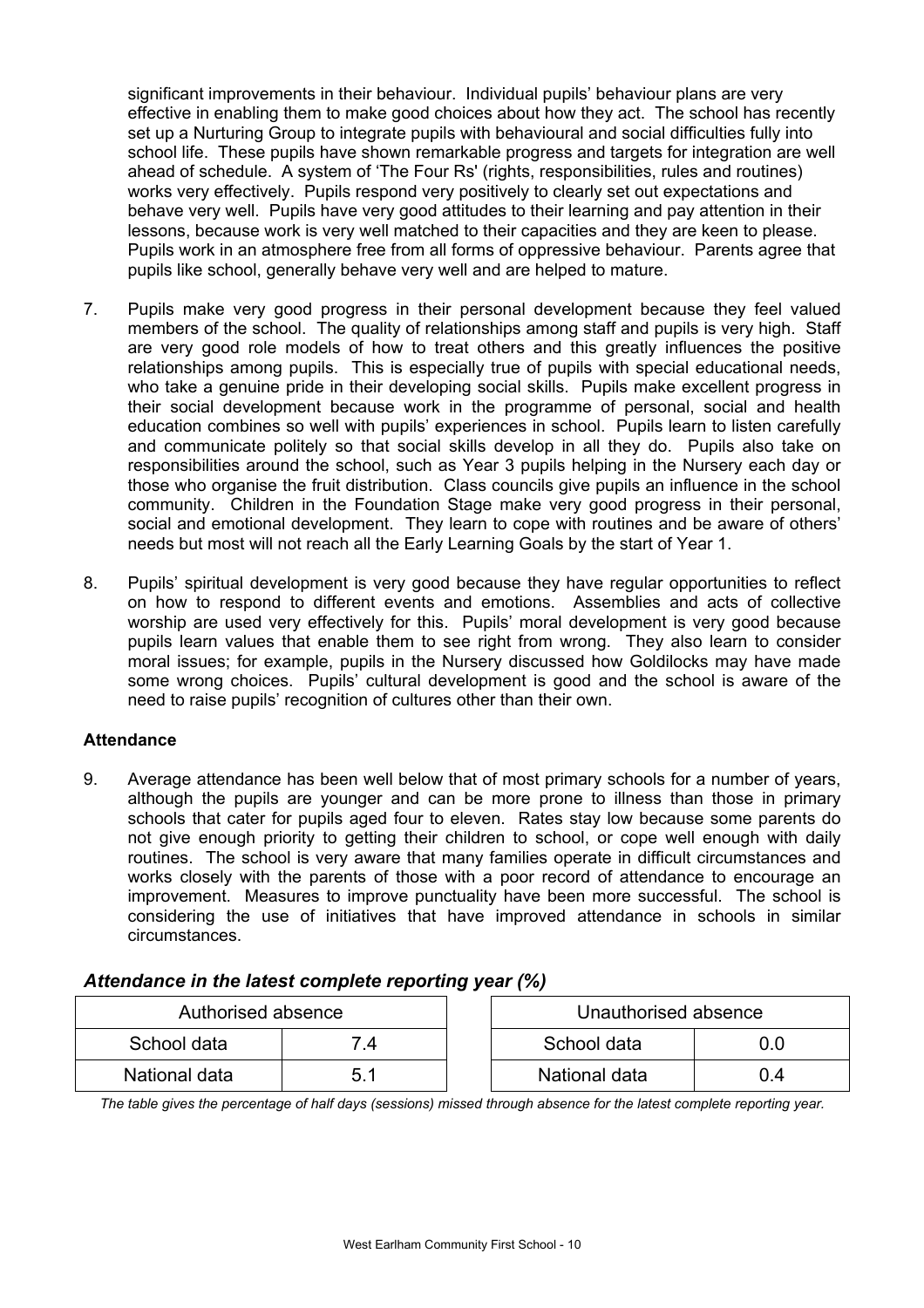## **Exclusions**

## *Ethnic background of pupils Exclusions in the last school year*

| Categories used in the Annual School<br>Census         |  | No of<br>pupils on<br>roll | Number of<br>fixed period<br>exclusions | Number of<br>permanent<br>exclusions |
|--------------------------------------------------------|--|----------------------------|-----------------------------------------|--------------------------------------|
| White - British                                        |  | 256                        |                                         | 0                                    |
| White – any other White background                     |  | 2                          | <sup>0</sup>                            | 0                                    |
| Mixed - White and Asian                                |  | $\overline{2}$             | $\Omega$                                |                                      |
| Mixed – any other mixed background                     |  | 5                          | $\Omega$                                |                                      |
| Asian or Asian British – any other Asian<br>background |  | $\overline{2}$             | 0                                       |                                      |
| Black or Black British - Caribbean                     |  | 2                          | $\Omega$                                | 0                                    |
| Black or Black British – any other Black<br>background |  | $\overline{2}$             | $\Omega$                                | O                                    |
| Any other ethnic group                                 |  | 2                          | 0                                       |                                      |

*The table gives the number of exclusions, which may be different from the number of pupils excluded.*

## **QUALITY OF EDUCATION PROVIDED BY THE SCHOOL**

The school provides a very good education for its pupils and includes them excellently in its enriched curriculum. Pupils are taught very well. They are very well cared for and receive excellent support, advice and guidance. The school has good links with parents and very good links with the community and other schools.

#### **Teaching and learning**

Teaching, learning and assessment are very good overall.

#### **Main strengths and weaknesses**

- Pupils learn very well together because teachers plan very carefully to meet their diverse needs.
- Teaching is stimulating and consistently challenging and uses very effective methods.
- Well-directed teaching assistants reinforce and support learning excellently.
- Pupils are helped to judge the success of their work and set targets for improvement.
- Although a minority of parents support their children's learning well, most are not involved enough in helping their children to learn.

#### **Commentary**

10. Children in the Foundation Stage benefit from the high adult to child ratio and the very good quality of teaching and support. In addition, child care students and parent helpers are effectively deployed to lend additional support. This very good provision is driven by the headteacher's determination to give all children the opportunity to succeed. Staff work very well together to plan a very relevant curriculum based on the six areas of learning and informed by expert knowledge of young children's learning needs. Staff create a calm learning atmosphere which has a strong emphasis on early intervention to encourage the development of communication and social skills. One lesson was untypically unsatisfactory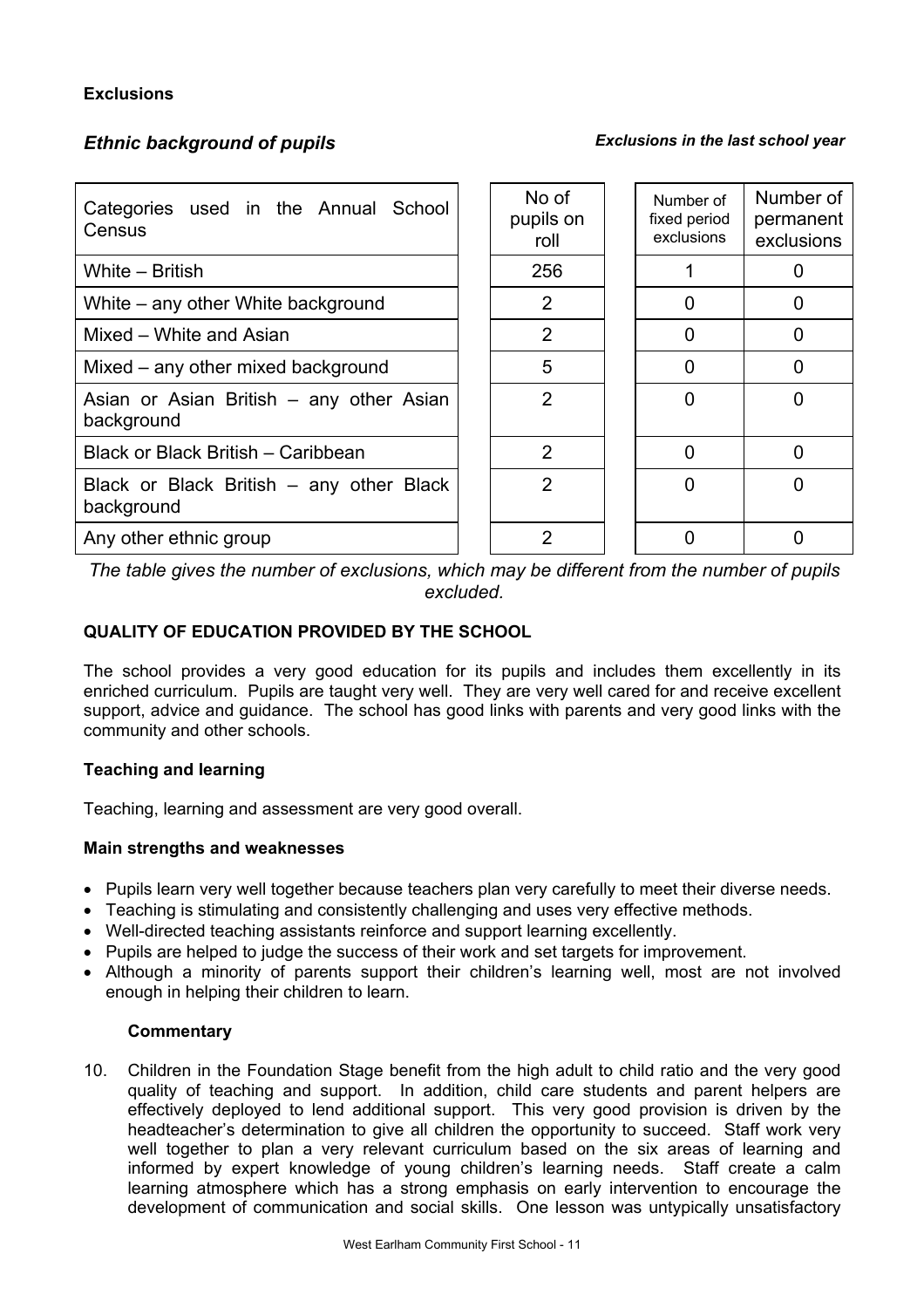because the children were unsettled by a short notice alteration in arrangements and found it hard to adjust. Teachers carry out detailed and regular assessments of children's achievement and use the information very well to plan further learning.

- 11. In Years 1 to 3, lesson planning is very good and is based on accurate assessments of pupils' progress. It has a clear focus on the basic skills of literacy and numeracy and a successful integration of different subjects within themes. All pupils are fully included because they have ample opportunities for speaking and listening, and different reading and writing strategies encourage them to work together well. The teachers take advantage of the accommodation to organise learning very well. They provide pupils with access to materials and some choice over where to learn. Pupils find learning vivid, real and fun because it is very relevant to them. Teachers get the very best out of their pupils by regularly challenging them, especially those who are gifted and talented, through problem solving and investigations. Pupils are attentive and are keen to ask and answer questions because activities capture their interest. Very occasionally, overlong teacher explanations cause pupils to lose interest, but more usually, judicious grouping enables staff to work effectively with all pupils. Although homework is set, the reluctant response by many parents blunts its effect. Staff maintain very high standards of behaviour and extend pupils intellectually, creatively and physically. They treat pupils with respect and value their contributions. They are attentive to the needs of pupils learning English as an additional language and give them many opportunities to practise their speaking and listening skills. Throughout the lessons, staff judge pupils' understanding of their learning through questioning and observation. When revising what they have learnt, pupils are encouraged to think about how well they have understood it. Marking of work is up-to-date and older pupils are beginning to use the marking code to improve their own work. This promotes their personal development very well.
- 12. The teaching and learning of pupils with special educational needs are very good because very well trained staff make excellent evaluations of pupils' barriers to progress and help them overcome them. Teachers plan the work with teaching assistants meticulously so that they can work very effectively with small groups. They manage reluctant learners very well and build their independence. Staff use a range of innovative programmes such as the Nurture Group to raise achievement further. Pupils have individual plans with clear targets and teachers' planning takes these fully into account. Teachers follow the special educational needs co-ordinator's advice on support and resources to provide for specific learning needs. Teaching assistants ensure that pupils take a full part in lessons and they undertake a range of teaching, assessment and recording tasks extremely well. Pupils are included regularly in discussions about their progress and staff value their contributions.

| Excellent | Very good | Good   | Satisfactory | Unsatisfactory | Poor | Very Poor |
|-----------|-----------|--------|--------------|----------------|------|-----------|
| (9%)      | 15 (46%)  | 9(27%) | 5(15%)       | (3%)           |      |           |

#### *Summary of teaching observed during the inspection in 33 lessons*

*The table gives the number of lessons observed in each of the seven categories used to make judgements about lessons; figures in brackets show percentages where 30 or more lessons are seen.* 

#### **The curriculum**

The school provides a very good range of activities and experiences to help pupils learn. They cover the requirements of the National Curriculum and of the locally agreed syllabus for religious education. The curriculum includes a very good range of out of lesson activities and opportunities. Accommodation and resources are very good overall.

#### **Main strengths and weaknesses**

- The imaginative curriculum design promotes very good achievement.
- All pupils enjoy excellent access to the very rich and highly relevant curriculum.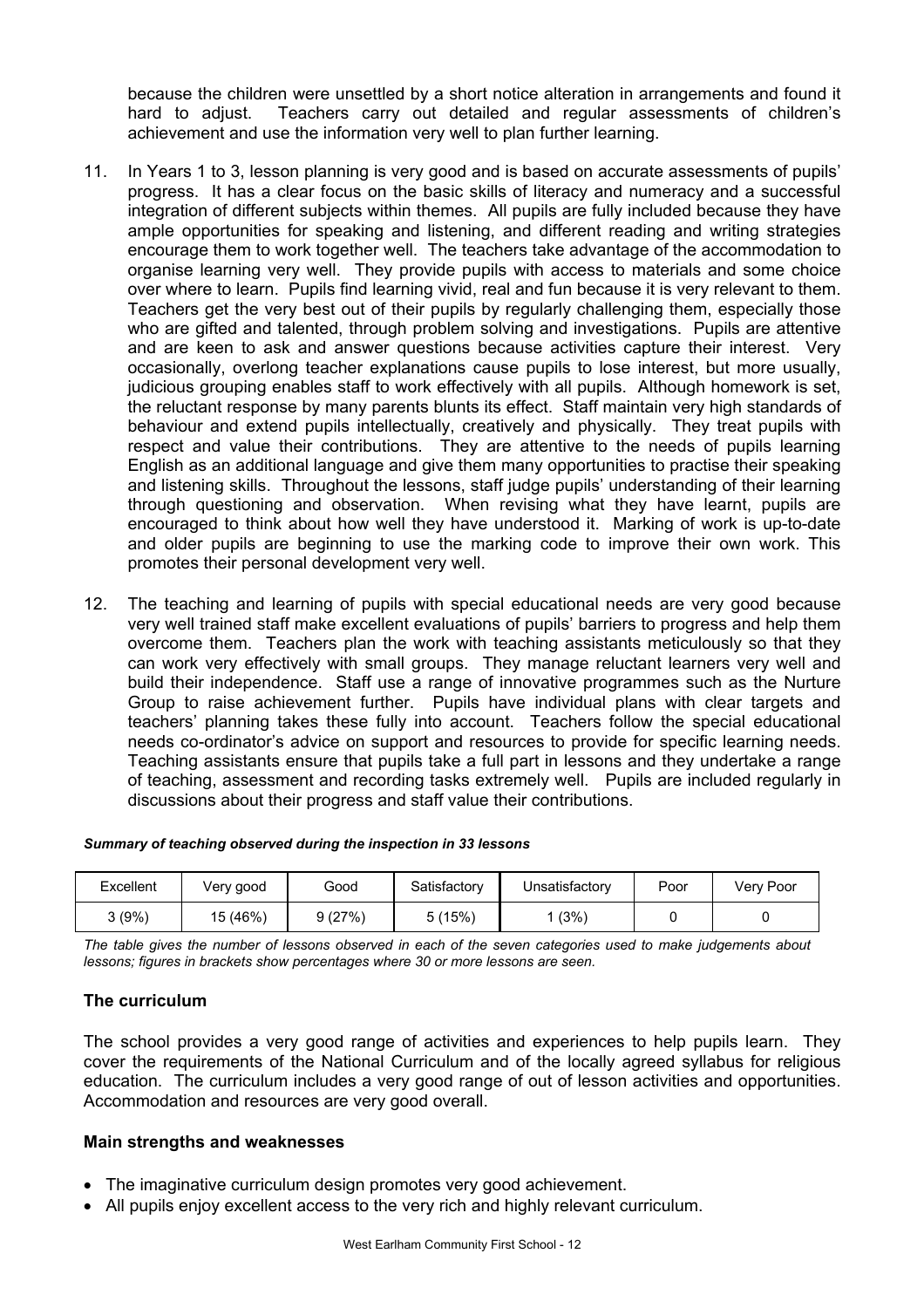- The highly skilled teaching and support staff are a major resource.
- There is a very good range of clubs, out-of-school activities and visitors, and these motivate the pupils and contribute to their achievement.
- Limited resources restrict pupils' progress in ICT.
- Provision for pupils with special educational needs is excellent.

#### **Commentary**

- 13. The children in the Foundation Stage benefit from a curriculum with a strong emphasis on literacy and social skills development. The curriculum promotes learning through a very good range of experiences that encourage children to think, discuss, question and co-operate. As a result, the children make very good progress. The curriculum in Years 1 to 3 is very well organised. English and mathematics are at its heart and pupils practise literacy and numeracy skills at every opportunity. For example, they learn how to listen carefully and share ideas in small groups. Many subjects are blocked together (taught in concentrated periods of time), which helps pupils understand the relevance of what they are learning. For example, following a geography lesson about human and physical features at the seaside, pupils used bar-charts and Carroll diagrams to sort their information. Personal, social and health education is woven throughout the curriculum, which includes sex and relationships and drugs education. Pupils develop confidence and responsibility through playing active roles in class councils and making choices in real situations. For example, they learn how their behaviour can affect others and agree rules about playground games. The school is working within the Healthy School Scheme and staff reinforce healthy eating messages.
- 14. Extension activities support pupils with particular talents very well. For example, pupils work with a visiting sculptor to develop their carving techniques or discuss their ideas with Philosophy Bear (a puppet used to facilitate discussions). Collaboration with other schools, such as during chess competitions and arts week, also provides opportunities to extend pupils' skills. Pupils take part in out-of-school activities that give them opportunities to take responsibility and develop social skills. For example, there are clubs to encourage creative and sporting activity as well as those to support language development.Visits and visitors enrich the curriculum. For example, as part of a visit, pupils' work was displayed at Norwich Anglican Cathedral, an authoress worked in school during Book Week and a county chamber music group played for the pupils. Although provision for ICT as a discrete subject is satisfactory, insufficient resources restrict pupils' opportunities to practise skills, which limits their progress in this subject. The very good staff training programme is having a very positive effect on pupils' learning so that the curriculum continually prepares pupils very well for their next stages of education. Staff are open to new ideas and carefully consider the likely effect before making changes. An example of this is the considered introduction of the Write Dance Project to improve pupils' handwriting. As part of it, teachers use a movement and music theme inspired by a volcanic eruption to encourage pupils to use their whole bodies to interpret its action. They record ideas on large sheets of paper before refining these movements in their handwriting.
- 15. Teachers plan exciting and challenging activities for all pupils, but are very aware that many need more specific support. The programme of well-targeted, flexible support for pupils with special educational needs has excellent strategies to identify and provide for them. This innovative programme strikes the right balance between improving behaviour and social skills and raising academic achievement. Making effective use of the good accommodation, the Nurture Group is a good example of innovation whereby pupils are taught partly in a wellresourced separate classroom and partly with their peer group. The school provides a very good match of teachers to the curriculum and an excellent match of support staff. For example, teaching assistants work in classes and provide specialist support in, for instance, speech and language and social skills.

#### **Care, guidance and support**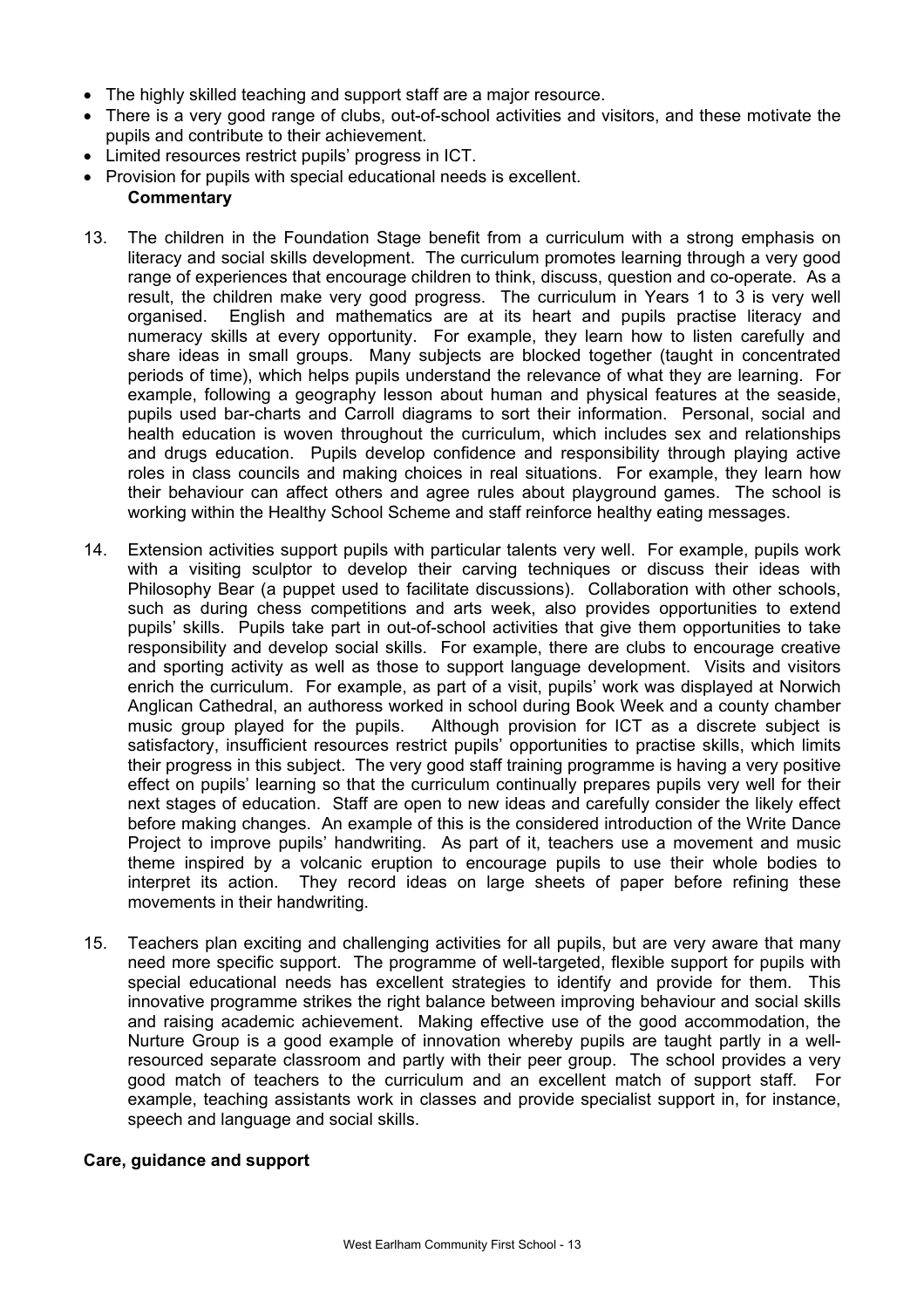Pupils benefit from excellent levels of support and guidance. There are very good arrangements for pupils' care, welfare and safety. The school takes very careful account of pupils' views.

#### **Main strengths and weaknesses**

- There is excellent use of pupil assessment data in English, mathematics and science.
- Excellent levels of support meet individual needs very well.
- Pupils develop implicit trust in staff.
- There are very good arrangements for health and safety.
- Class councils very effectively canvass views and involve pupils in school life.

## **Commentary**

- 16. The headteacher and senior managers take a strong lead in developing systems for monitoring and tracking pupils' progress and setting targets for improvement. The headteacher involves the staff in analysing the information, which produces an excellent action plan that clearly identifies the school's current and future priorities in promoting pupils' progress. As a result, pupils achieve very well. Pupils with English as an additional language are accurately assessed on entry and their progress is carefully tracked so that their achievement is promoted very well. Accurate assessments of need are used effectively to inform programmes to support pupils with special educational needs. They receive excellent support from very well trained staff and make very good progress. Targets for improvement are increasingly shared with pupils and it is intended that this will be further developed.
- 17. This is an extremely caring school, in which each child is valued highly. Pupils are inducted into the school very well and parents are very pleased with the very good transfer arrangements when their children join the school from the pre-school nursery. The support for pupils' emotional and behavioural needs is closely linked to specific areas of need, including social and language skills. Pupils' care and guidance are organised very effectively and include a range of staff to meet identified needs. One such is the pastoral care worker who works closely with a few pupils who become unsettled, often through family circumstances. Very effective partnerships between teachers and teaching assistants ensure a very consistent level of care. Secure environments such as the Nurture Group and lunchtime groups help pupils develop the confidence and skills to relate well to others and to involve themselves positively in school life. Through all these ways, pupils form very trusting relationships with members of staff and are comfortable discussing any worries.
- 18. Arrangements for health and safety are very good because procedures to make the school safe are followed rigorously. Safety checks are thorough and interim problems are attended to promptly. First aid expertise is on hand at all times. Child protection arrangements are very good and in line with those recommended locally. There is very good monitoring of accidents, bullying and racially motivated behaviour. Class councils give pupils the platform to express their views and to discuss issues with others. Pupils run their own sessions and create their own agenda. Teachers empower the pupils to consider sensibly what is good or bad about topics such as toilets, displays and litter.

#### **Partnership with parents, other schools and the community**

There are good links with parents. Links with the community and with other schools are very good.

#### **Main strengths and weaknesses**

- There are very good transfer arrangements.
- The school makes increasingly effective use of its involvement with joint agency initiatives.
- The school provides very good quality information for parents.
- Many parents do not make a significant contribution to their children's education.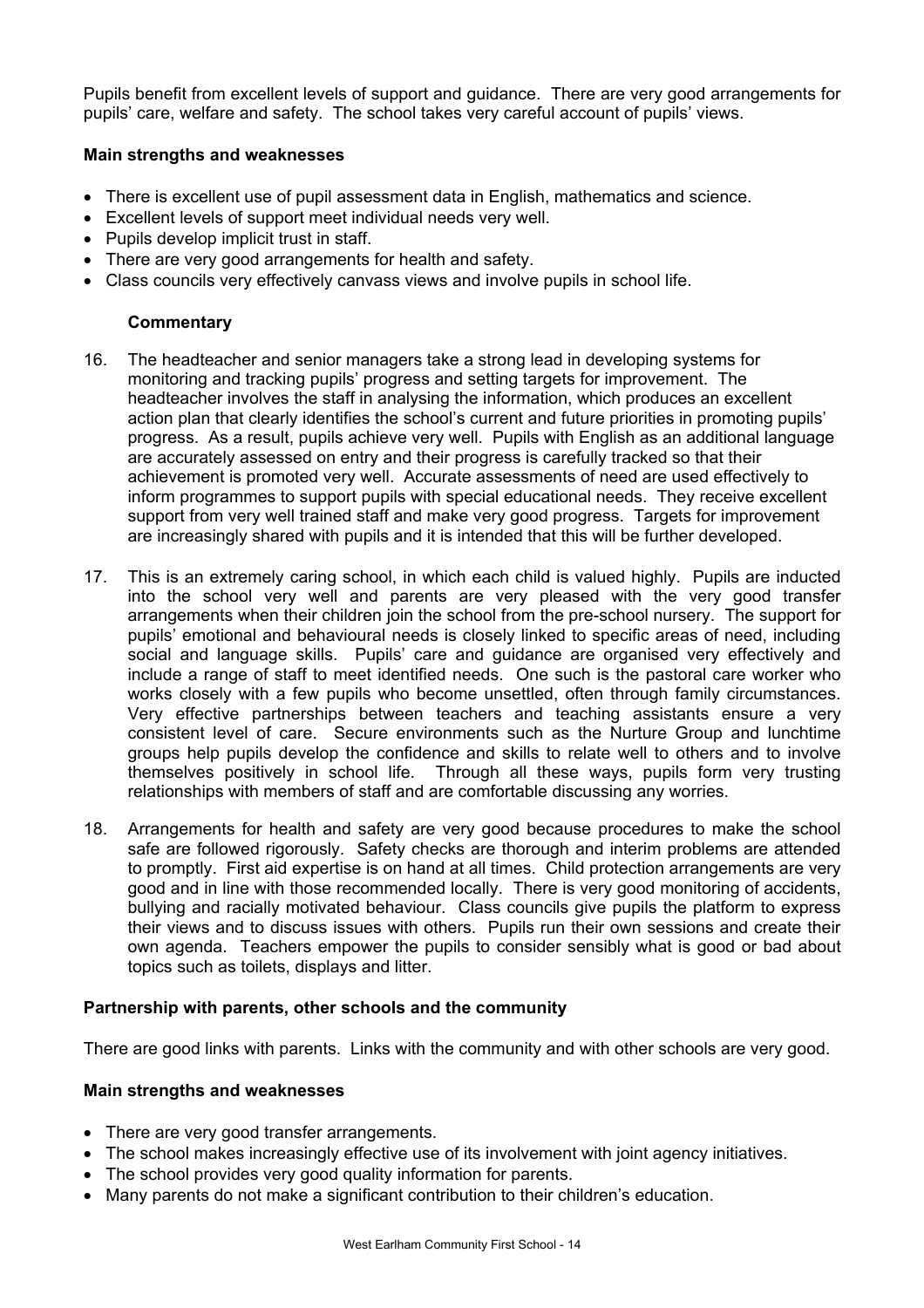#### **Commentary**

- 19. Children attend part-time sessions before starting and parents are encouraged to stay and to help them settle. There are very close links with West Earlham Middle School, particularly with regard to pupils with special educational needs. The transfer of information is efficient and the programme is very well supported by learning mentors.
- 20. The school plays a productive part in a network of joint agency initiatives funded by the Excellence in Cities programme. These include a specialist team, supported by the Behaviour Improvement Programme, which focuses on families in need. Learning mentors also work very effectively with families across local schools to improve attendance and raise achievement. The lead teacher for gifted and talented pupils meets with a link teacher to design appropriate programmes of work. The co-ordinator of provision for pupils with special educational needs has close links with the local agencies. The school is part of the University of East Anglia associate student scheme, providing experience for students who are considering a teaching career.
- 21. Parents' newsletters and publications such as the prospectus are thoughtfully prepared to keep parents up to date and to remind them, for instance, of the need for regular pupil attendance. Parents are kept very well informed about their children's progress through termly consultations and reports, which give a clear idea of progress together with areas for improvement. Parents are very pleased with the school's provision and a minority support its work by helping with events, helping their children with homework or supporting the fundraising efforts of the parent--teacher group. However, many parents give education a low priority and have low educational expectations of their children. This is reflected in the pupil attendance figures and in the level of support for homework. The school works hard to improve matters and responds very well to their concerns. It organises meetings with talks on how to help their children, holds book sharing sessions with their children before school starts and organises coffee and discussion sessions afterwards. The school has conducted a survey to determine parental skills and needs and potential support, and a home learning package is ready to be launched.
- 22. Pupils with special educational needs benefit from very good inter-agency links and parents are kept very well informed about their child's progress. However, many parents are reluctant to become involved and the school is working hard to increase their involvement through direct personal contact.

#### **LEADERSHIP AND MANAGEMENT**

The school's leadership and management are very good. There is excellent leadership from the headteacher and deputy headteacher, very good management and good governance.

#### **Main strengths and weaknesses**

- The headteacher and deputy headteacher provide excellent leadership.
- Subject leaders and other middle managers provide very good leadership and management.
- The school uses its rigorous self-evaluation to very good effect.
- The school is governed well.

#### **Commentary**

23. The headteacher is quietly and highly effective in major areas of the school's work. Her leadership combines high levels of care for the pupils with a strong determination to improve their achievement. Her ambitious vision for the school's improvement is shown in the clarity of strategic planning, which has brought about incremental improvements to pupils' achievement since she took up post. She has developed an effective staff team by wisely delegating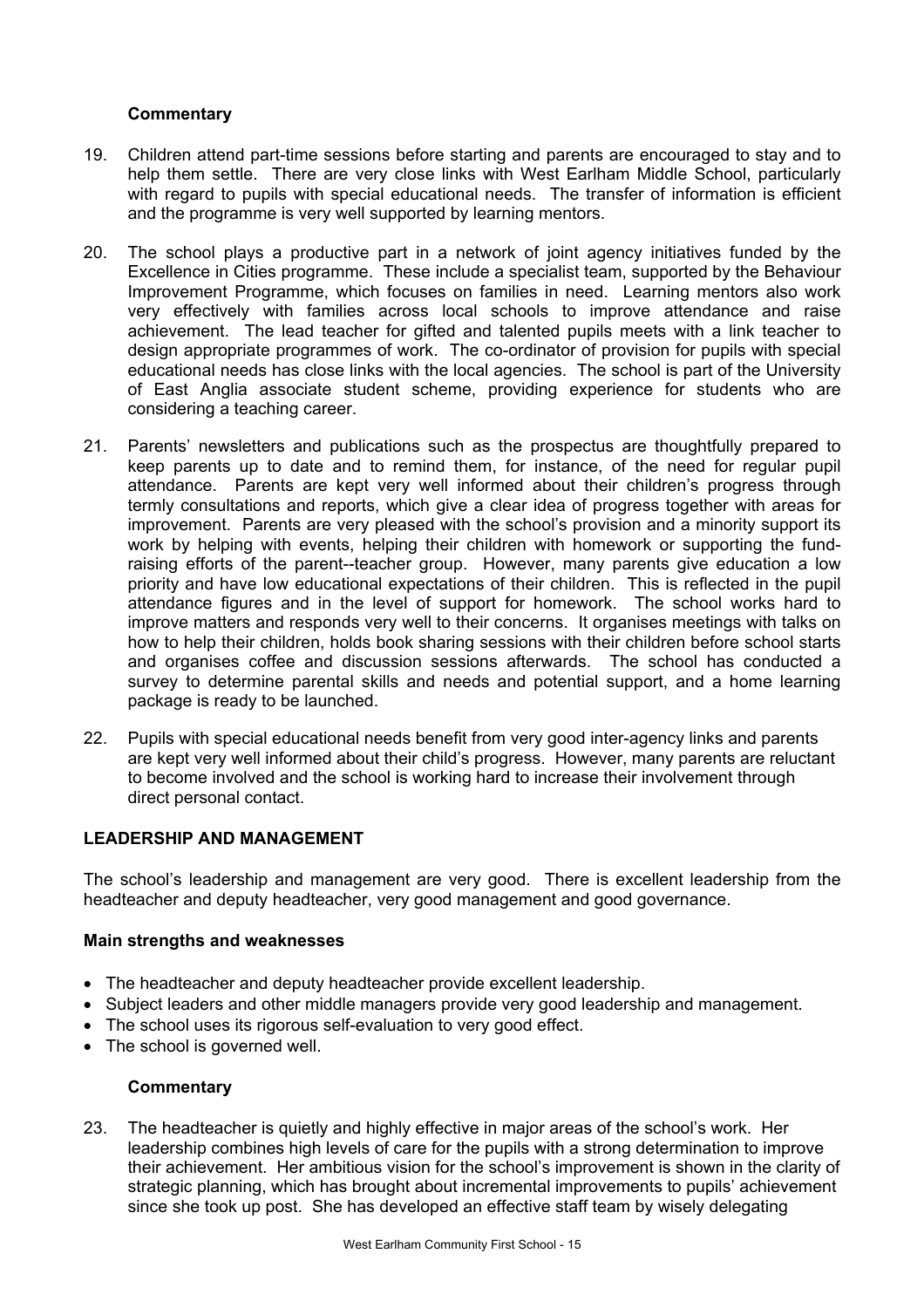leadership of significant areas of school management and has built in accountability through a rigorous process of evaluation. This enables the school to determine precisely its strengths and weaknesses and to refine the foci of its efforts. She has invested shrewdly in staff training and deployment so that teachers' subject knowledge is up to date and teaching assistants make an excellent contribution to pupils' achievement and to their full inclusion. She is a very strong influence on the school and enjoys the respect of all staff, who are highly motivated by her high expectations and care of them and the pupils. Her development of the school's ethos framework of the 'The Four Rs' (rights, responsibilities, rules and routines) influences very positively the actions of staff and pupils alike.

- 24. The deputy headteacher is a highly effective partner in the school's leadership team. She shares the headteacher's aspirations for the school and this is perhaps best shown in her exemplary leadership of the school's extensive provision for pupils with special educational needs. She combines a broad overview with meticulous attention to detail through her excellent communications with all staff and external support agencies. As the headteacher analyses the progress of all pupils, so the deputy headteacher focuses on that of pupils with special educational needs. She has devised a very good programme of staff training and constantly looks for initiatives to support the learning of special educational needs pupils. These include the Nurture Group, a programme to develop gross motor skills (large physical movements) and speech and language programmes. The link governor for special educational needs supports and evaluates the provision very well and has helped the school to attract additional funding.
- 25. The Foundation Stage is very well led. Strongly supported by the headteacher, the coordinator leads a very effective staff team committed to continuous improvement. Other staff with responsibility for subject or aspect leadership (such as provision for gifted and talented pupils) carry out their duties very well. They provide very good role models and create highly effective teams. A good example of this is the leadership of the Nurture Group provided by a skilled and qualified teaching assistant. Leaders have a clear understanding of the strengths and weaknesses of their subjects or aspects based on effective monitoring and evaluation of provision and pupils' outcomes. They use this information to decide on action plan priorities and the headteacher uses them to contribute to overall school priorities and targets. Staff also have additional responsibilities for the leadership of staff performance management, induction and the school's provision for initial teacher training. They carry out these duties very effectively, so that new staff quickly become fully effective. They all benefit from professional development opportunities and trainee teachers benefit from as well as contribute to the school's provision.
- 26. Governors fully appreciate the quality of school leadership and fulfil their statutory responsibilities. They have a good understanding of the school's strengths and weaknesses through their own involvement as well as from high quality reports from the headteacher and other staff. They are fully committed to the school's full inclusion of all its pupils and support the staff well in their work. They have evaluated their work as governors and have an action plan to bring about further improvement. They are involved in school improvement planning and seek to improve this through an earlier contribution to strategic targets. They support the school's very good financial management and can properly account for the larger than usual under spend (this is money held back for financing the implementation of planning and preparation time for teachers and for building modifications in preparation for school reorganisation). They have made sensible arrangements for any effects on staffing that may come from reorganisation and support the school's very good attention to best value principles.

#### **Financial information**

#### *Financial information for the year April 2004 to March 2005*

| Income and expenditure $(E)$ |         | Balances (£)               |        |
|------------------------------|---------|----------------------------|--------|
| Total income                 | 842,246 | Balance from previous year | 56,930 |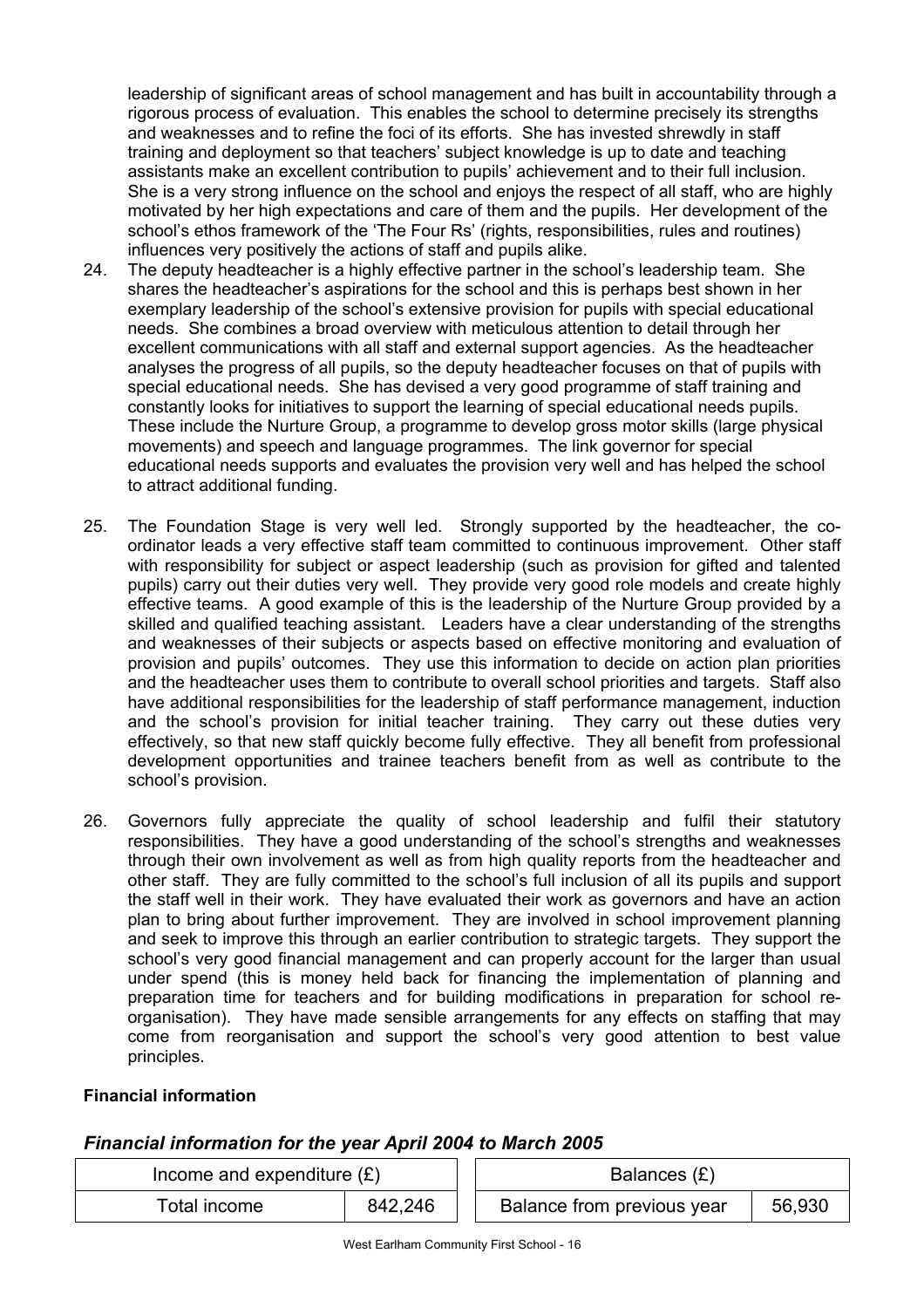| Total expenditure     | 809,726 | Balance carried forward to the<br>next | 89,450 |  |
|-----------------------|---------|----------------------------------------|--------|--|
| Expenditure per pupil | 3,706   |                                        |        |  |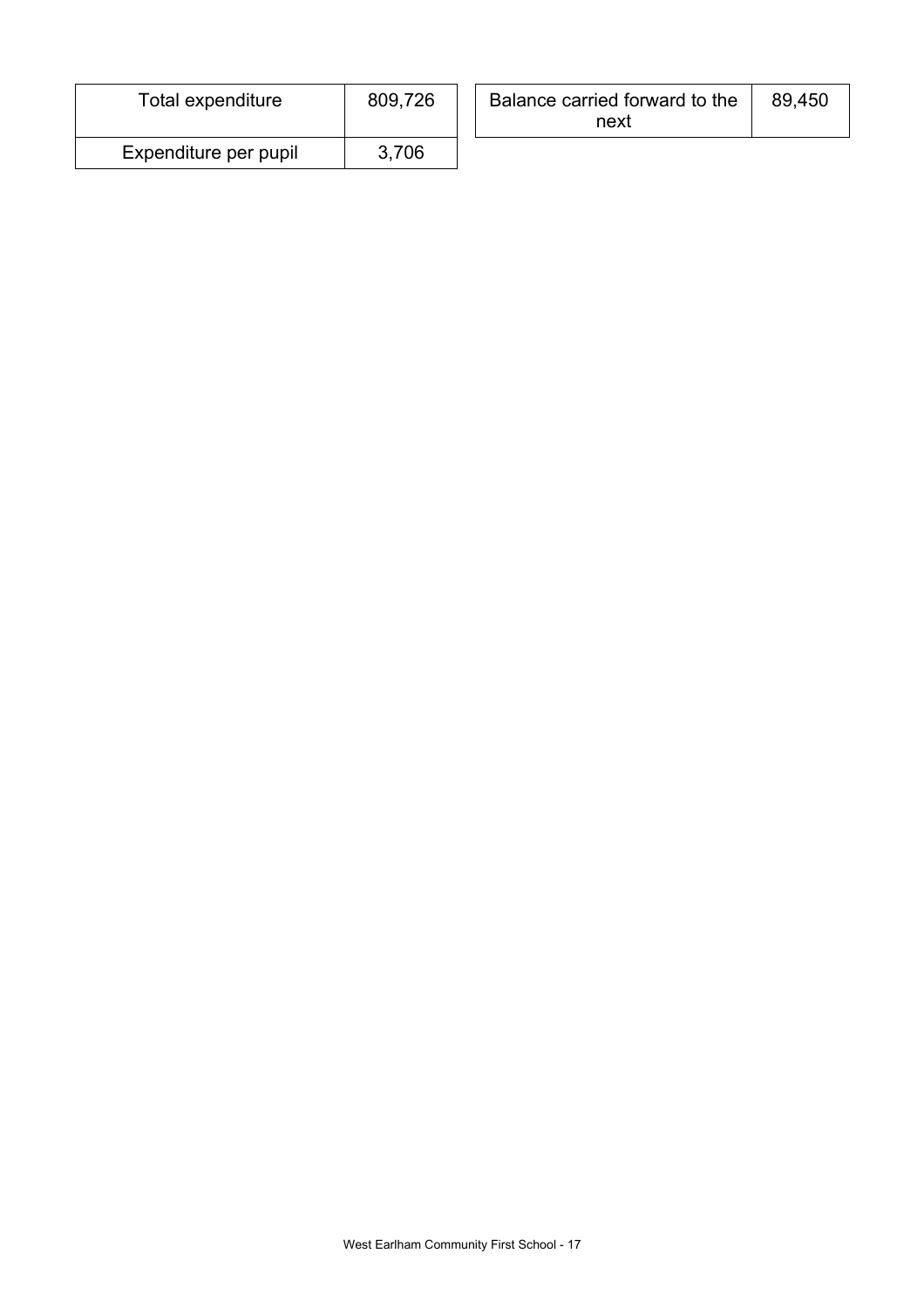# **PART C: THE QUALITY OF EDUCATION IN AREAS OF LEARNING AND SUBJECTS**

## **AREAS OF LEARNING IN THE FOUNDATION STAGE**

Provision for children in the Foundation Stage is very good and this is an improvement since the previous inspection. Most children attend the school's Nursery part-time and are inducted into the school very well. They start full-time education at the beginning of the academic year in which they are five after a part-time induction period of three weeks. The provision for pupils with special educational needs is excellent and they achieve very well. Leadership and management are very good.

#### **PERSONAL, SOCIAL AND EMOTIONAL DEVELOPMENT**

Provision in personal, social and emotional development is **very good**.

#### **Main strengths and weaknesses**

- Pupils have very low starting points and achieve very well.
- The quality of teaching and learning is very good.

#### **Commentary**

27. The area of personal, social and emotional development is very well taught and most children achieve very well from a very low starting point. They make impressive gains in this area of learning but do not reach the Early Learning Goals by the time they start Year 1. This is because many children entering the Foundation Stage find it difficult to share resources, work with others without conflict, control their feelings or be concerned how their behaviour affects others. Teachers and staff provide good role models and are quick to intervene, quietly reminding children of acceptable behaviour and providing one-to-one time out when necessary. They plan activities which encourage children to co-operate to complete tasks and to be aware of how others feel. Consequently, by the end of the Foundation Stage, most children are able to work more confidently in small groups and be more considerate to others. The small number of children who continue to have significant difficulty in controlling their feelings and behaviour are very well supported by experienced and specialist staff.

#### **COMMUNICATION, LANGUAGE AND LITERACY**

Provision in communication, language and literacy is **very good**.

#### **Main strengths and weaknesses**

- On entry, many pupils have significant limitations.
- They all go on to achieve very well because they practise their skills regularly.

#### **Commentary**

28. Teaching in communication, language and literacy is very good and children achieve very well, mainly because staff take every opportunity to develop children's language skills. Many children entering the Foundation Stage have a limited range of words and a significant number have speech problems that require specialist intervention. Teachers respond by planning activities across all areas of learning that centre on stimulating children to discuss, question and reason. Teaching assistants, deployed as "Talking Partners", work with individuals and small groups of children to extend their language skills and promote confidence. For example, a child who had previously been reluctant to speak enthusiastically responded to questions about "Goldilocks and the Three Bears", having gained confidence by being encouraged to speak through a Goldilocks puppet. The children like books and take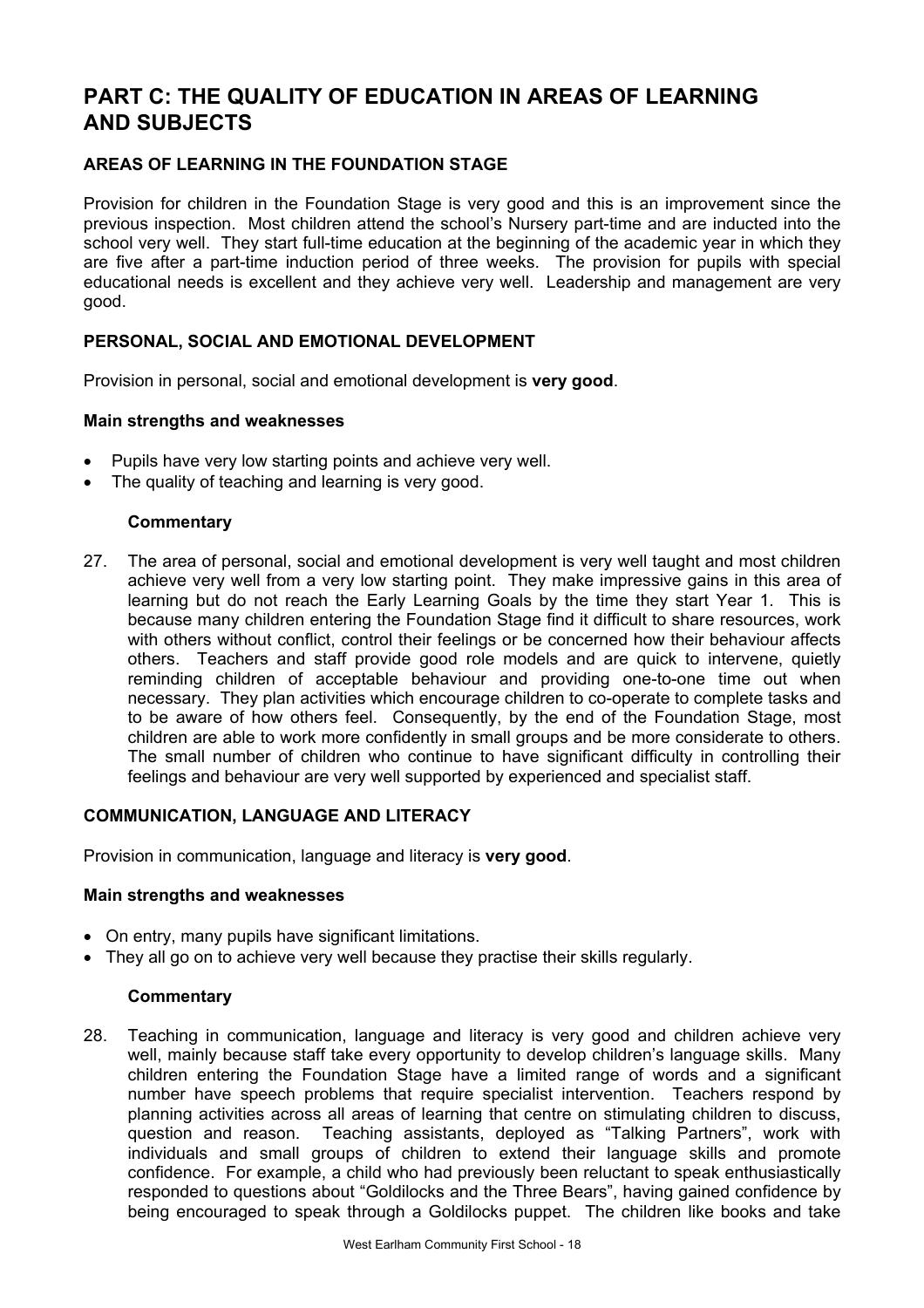care with them. One child selected a book and carefully turned the pages, quietly singing about the characters, expressing character by changes in pitch and tone. By the time children start Year 1, most have a secure understanding of letters and letter sounds and can construct simple sentences. They will achieve the expected goals in these aspects, but not overall.

#### **MATHEMATICAL DEVELOPMENT**

Provision in mathematical development is **very good**.

#### **Main strengths and weaknesses**

• Teachers use resources and displays very well to help children achieve very well.

#### **Commentary**

29. Teaching is very good in mathematical development and children achieve very well. Classrooms are alive with number, from displays to activities and resources. Children learn through lively counting songs and rhymes, joining in with enthusiasm and joy. Teachers make very good use of resources to engage and hold children's interest. A request from 'Spike', a glove puppet, to help him by giving clues to a shape evoked the response from one child, "It's got a little line with a semi-circle on it." By the time they start Year 1 most can recite numbers in sequence to ten, understand 'more' and 'less' and sort shapes by simple descriptions. A few can make comparisons of position, shape, size, and pattern and can describe two and three dimensional shapes. The majority will not achieve the expected goals in mathematical development by the end of the Foundation Stage because of their low level of mathematical skills and knowledge on entry.

#### **KNOWLEDGE AND UNDERSTANDING OF THE WORLD**

Provision in knowledge and understanding of the world is **very good**.

#### **Main strengths and weaknesses**

- Visitors and practical, exploring activities promote children's learning well.
- ICT skills are not promoted enough.

#### **Commentary**

30. In the area of knowledge and understanding of the world, teaching is very good. Although the children achieve well, most will not reach the Early Learning Goals by the start of Year 1. Teachers are very aware that most children enter the Foundation Stage with little experience of the world around them and so they plan an exciting range of real experiences to stimulate interest. Children learn about directions, starting with simple routes and treasure hunts based on stories shared and developing into plotting individuals' routes to school. The theme of 'People Who Help Us' brings adults who help the community such as policemen and nurses into the classrooms and children are encouraged to extend their understanding through role play. They learn about life cycles through planting flowers and investigating their growth. Older children explore the life cycle of a chicken after a real chicken and eggs were bought into school. A small number of computers are available so that children may practise their mouse and keyboard skills but this aspect is not sufficiently promoted.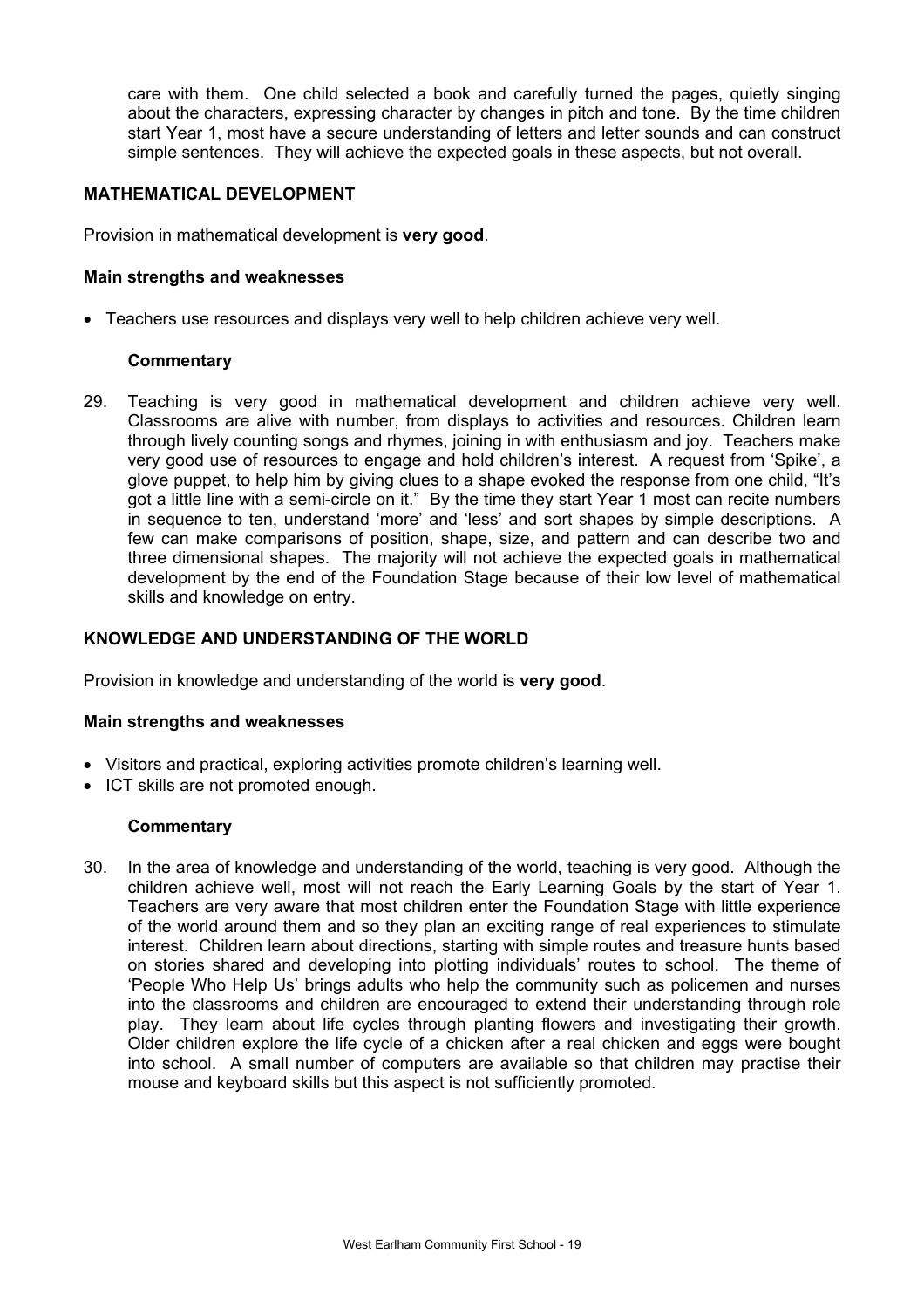#### **PHYSICAL DEVELOPMENT**

Provision in physical development is **satisfactory**.

#### **Main strengths and weaknesses**

- On entry, most children have very low skills.
- Their progress is slowed by the level of their co-operative and social skills.

#### **Commentary**

31. Teaching in physical development is satisfactory, as is children's achievement. The majority will not achieve the expected learning goals by the time they start Year 1. This is because most children's co-ordination and skills, especially when handling small equipment, are not developed enough to reach the expected levels. Many children find it difficult to listen and follow instructions when in a larger environment. For example, children working with balls and hoops in the hall continued to run about and fidget with equipment after they were instructed to sit down, causing the teacher to stop the lesson and remind the class of safe behaviour.

#### **CREATIVE DEVELOPMENT**

Provision in creative development is **very good**.

#### **Main strengths and weaknesses**

- The quality of teaching and learning is very good.
- Children achieve very well from low starting points but most will not reach the Early Learning Goals by the end of the Foundation Stage.

#### **Commentary**

32. Teachers plan many opportunities for children to develop their fine handling skills such as using pencils, paintbrushes and scissors. Children learn to use paint, make choices about suitable materials for tasks and handle cutting tools safely. For example, children in the Nursery making 'sorry' cards for Goldilocks to send to the bears chose and stuck on decorations and discussed their choices in simple terms. In the Reception class, children made detailed miniature washing lines using saws and drills to go with their story. By the end of the Foundation Stage a significant number of the children find activities such as colouring inside a defined shape challenging but they work with enthusiasm. Children make music and create simple compositions enthusiastically using untuned instruments. Children are keen to discuss their work and are confident to ask for help. For example, a child making a mobile of the life cycle of a chicken, totally engrossed in putting it together, suddenly stopped and said to the teacher, " Not sure what to put first, the chicken or the egg."

#### **SUBJECTS IN KEY STAGES 1 and 2**

#### **ENGLISH**

Provision in English is **very good**.

#### **Main strengths and weaknesses**

- Pupils achieve very well.
- The school has the development of literacy skills at the heart of its work.
- The subject is very well led and managed.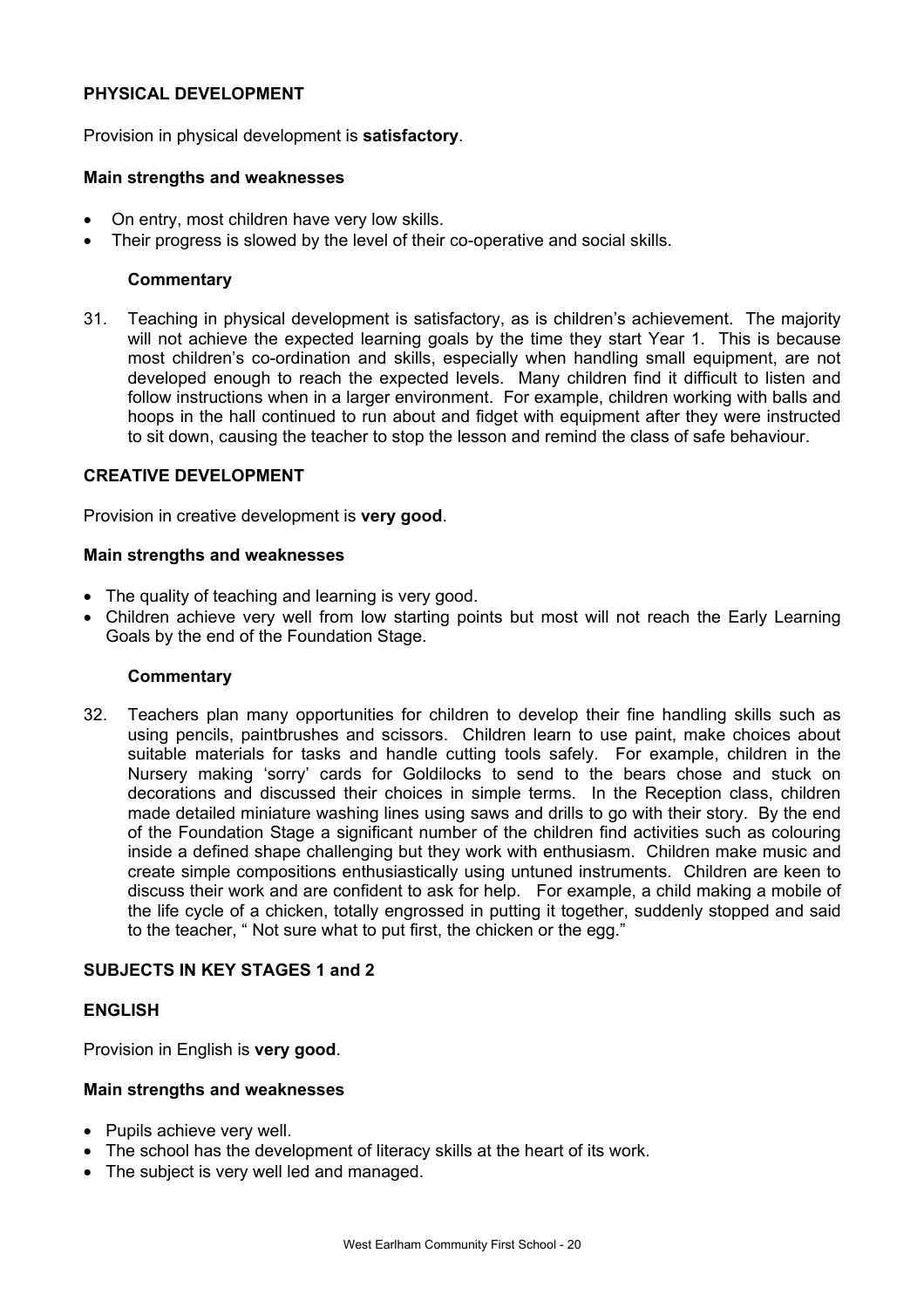- 33. Pupils make significant improvement from their below average starting points in Year 1. In speaking and listening, and in reading they reach average standards by Year 2 and expected standards by Year 3. Although they achieve very well in writing, their starting points are slightly lower and their attainment by Year 2 is below average and below that expected by Year 3. This overall rate of achievement, coupled with an advance in standards, marks very good improvement since the school was previously inspected. It is the result of very well led, whole-school concerted effort and significant gains in pupils' confidence and interest.
- 34. Pupils' listening skills develop very well because staff routinely stress the importance of careful listening. Pupils get plenty of speaking and listening practice because there are regular timetabled discussions. Most teachers use the strategy of talking partners (pupils talking with a partner on a topic set by the teacher) in all subjects so that all pupils are included during the discussions. This is particularly effective in promoting the very good achievement of pupils who are learning English as an additional language. Teachers manage discussions well and show through their responses that they value what pupils say. Pupils learn to apply the rules for discussions in many different situations. For example, in the Nurture Group lessons, pupils learn to ask one another for items politely and are thanked in return. They learn to respect what others say, and by Year 3 use the ideas of others as part of their answers. The emphasis on speaking and listening skills enables pupils with special educational needs to achieve very well. Pupils' greatest difficulties lie in using an extended vocabulary to express their increasing understanding of complex ideas. A good example of this was in a Year 3 discussion when pupils came across the word 'despair' and were trying hard to define it. After several attempts, one pupil volunteered, "It means like being out of it."
- 35. Pupils enjoy reading very much and by Year 3 are expressing preferences for authors and can retell the main points of stories. Pupils join in enthusiastically with the teacher reading together from Big Books. When prompted by skilled teaching assistants, they read text expressively to show their understanding. Pupils use a range of strategies to find the meanings of unfamiliar words. Principally they use the sounds letters make to build up the sequence in longer words and then try them out in the context of the sentence. Younger pupils rely also on clues from illustrations and older ones make deductions for the overall sense of the sentence. Relatively few self correct the detail of any mistakes when reading aloud if the overall sense is clear. Pupils get satisfaction from understanding what they have read and this increases their motivation to reach reading targets.
- 36. Pupils' attainment lags slightly behind that in other aspects of English partly because a large minority have difficulties with pencil control and so find the physical process of writing problematic. It is also because their relative lack of a wide vocabulary reduces their ability to express themselves fluently and adventurously. Staff are helping pupils overcome this barrier to their learning through initiatives such as the Write Dance programme and by ensuring that pupils have good reasons for writing. For instance, lower-attaining pupils in Year 1 write unaided pieces derived from their favourite stories, supported by illustrations to help them sequence ideas. From their own experience, more able Year 1 pupils write poetic sentences such as, "In my magic box I will put the smell of my Mum's roast." Older, more able pupils are beginning to write more complex sentences and have an awareness of the use of paragraphs. They develop these skills very well because teachers help them with writing frames (different sentence constructions).
- 37. The very good quality of teaching and learning stems principally from excellent subject knowledge and lesson planning and the highly effective partnership between teachers and teaching assistants, which ensures that all pupils are fully included. The least effective aspect of teaching is that the work the school sets for completion at home is not consistently supported by a large minority of parents. However, those pupils who are encouraged at home benefit from this. Staff assess pupils' work very closely and refine their teaching as a result.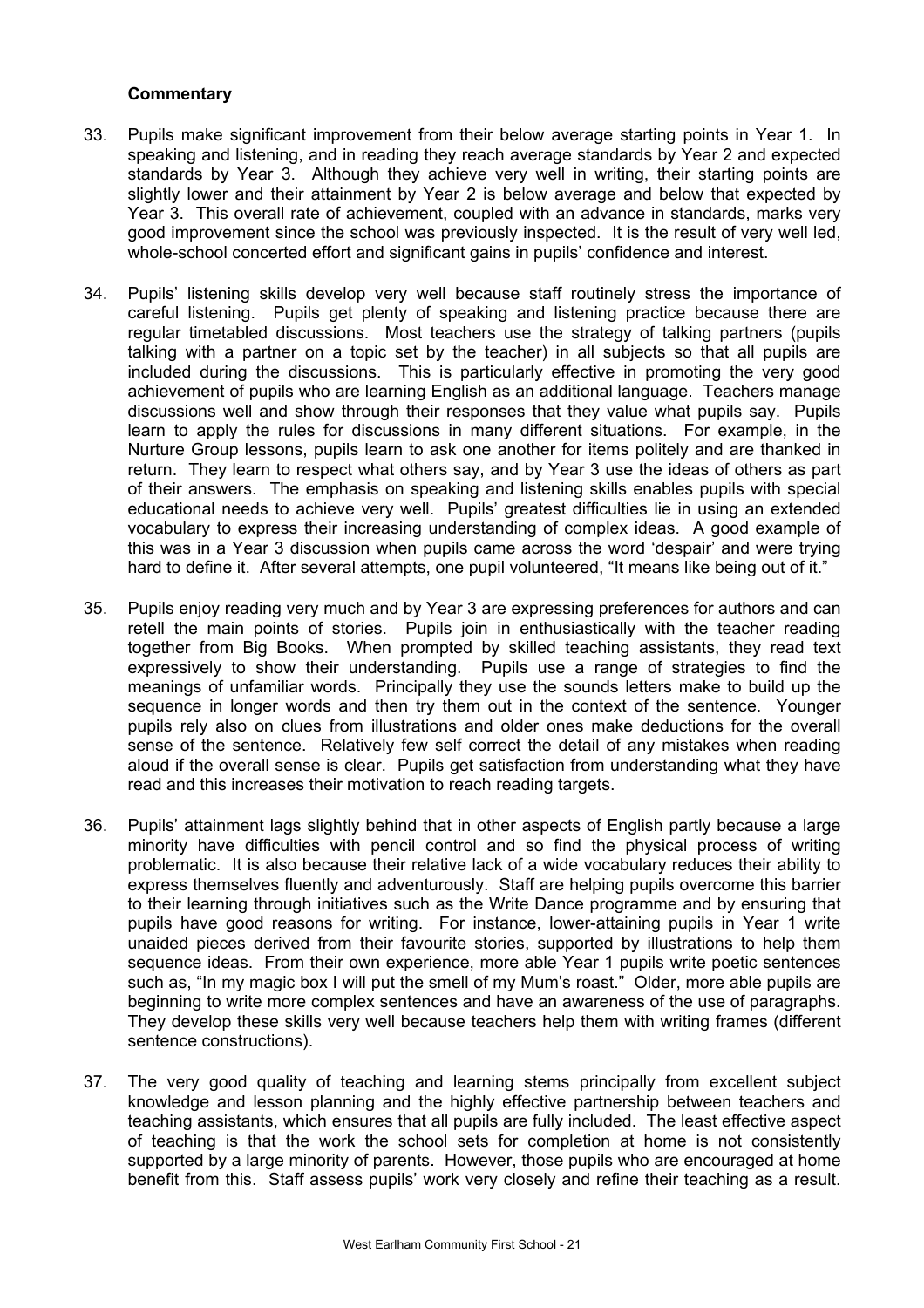They are consistent in their praise for pupils' efforts and encourage them to persevere and work in small groups to good effect.

38. There is a very effective partnership to the leadership of English. One teacher is the substantive leader of all speaking and listening initiatives and the other takes temporary responsibility for other aspects of English. In practice, they share their expertise and the workload to the school's benefit. They work excellently with teams of colleagues to promote aspects of literacy and together with the headteacher monitor provision and its impact on pupils' progress in an exemplary fashion. This enables them to meet pupils' learning needs precisely through different ways of grouping pupils and using a range of teaching strategies. It also enables them to plan for continuing improvement through precise action planning.

#### **Language and literacy across the curriculum**

39. Staff pursue the school aim of improving pupils' language and literacy skills by practising and extending them in other subjects. A high priority is the development of speaking and listening skills and staff provide very good role models of clear speech and intensive listening. They use teaching techniques such as talking partners to encourage dialogue. The most skilled teachers ask open questions that invite extended answers from the higher-attaining pupils. Displays of pupils' work encourage involvement, and writing opportunities in history, for example, enable pupils to empathise with historical characters and to express themselves creatively. There is satisfactory use of ICT in the subject but further development is limited by the number of computers available.

#### **MATHEMATICS**

Provision in mathematics is **very good**.

#### **Main strengths and weaknesses**

- Pupils achieve very well.
- The quality of teaching and learning is very good.
- The subject is very well led.

- 40. The school has made very good progress since the previous inspection and pupils' attainment has improved significantly. Year 2 pupils reach above average standards in all aspects of mathematics and achieve very well. They recognise number patterns such as those made by odd and even numbers, use measurements and represent information in bar charts. Higher attaining pupils achieve very well in remembering addition and subtraction facts beyond 20 and interpreting Carroll diagrams. Year 3 pupils continue to achieve very well and are beginning to organise their work and check it for accuracy. They recall their two, five and ten times tables and understand reflective symmetry of two dimensional shapes.
- 41. Lessons are planned very well and teachers make good use of national guidance to ensure that pupils develop and practise skills regularly. Teachers use the individual plans for special educational needs pupils to plan work for them and to enable them to achieve very well. Teachers use resources very well to help pupils learn. For example, in a Year 2 lesson, the teacher used the theme of the seaside to capture pupils' interest and help them make connections before sorting and organising their information into bar charts and Carroll diagrams. Teachers have very high expectations of pupils' behaviour. They respond very positively and enjoy the challenge of their mathematics work. The assessment of pupils' progress is rigorous and marking helps pupils to make improvements in their work by setting targets, making suggestions and following these up. Teachers strongly encourage the development of speaking and listening skills through their classroom management. This includes setting work for groups of pupils that is matched to their capabilities and asking separate questions of differing abilities. Well-trained teaching assistants are deployed and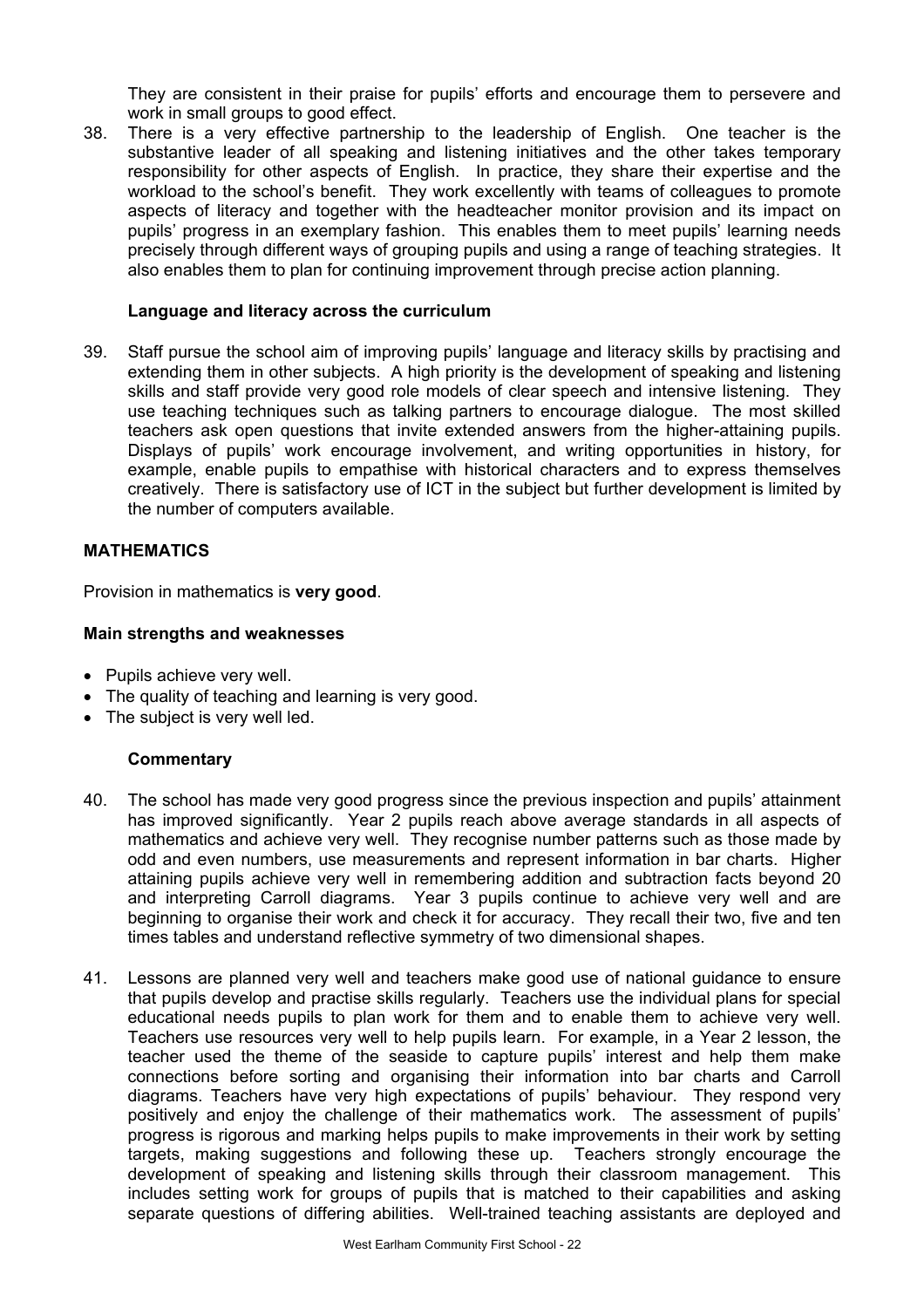used very well to help pupils learn, both by teaching groups of pupils under the teachers' guidance, and by supporting individual pupils during whole-class lessons. Although homework is set, patchy support from parents for its completion limits its effect.

42. The co-ordinator leads the subject very well. She has ensured continuity of pupils' learning through intensive staff training and rigorous monitoring of teaching, provision and pupil outcomes.

#### **Mathematics across the curriculum**

43. Teachers plan very good opportunities in other subjects for pupils to use their skills. In Years 1 and 2, the use of mathematics is becoming a natural part of classroom activities. In design and technology, pupils use pictograms to explore favourite fruits before making fruit smoothies of their choice. In Year 3, pupils demonstrate lines of symmetry in their gymnastic actions and paint butterflies with symmetrical wing patterns. There is satisfactory use of ICT, but this is limited by the access pupils have to computers.

## **SCIENCE**

Provision in science is **very good**.

#### **Main strengths and weaknesses**

- Pupils' attainment has improved considerably since the previous inspection.
- The teaching of science has been designed thoughtfully to meet the needs of all pupils.
- Pupils have very good attitudes to science.
- The assessment and tracking of pupils' achievement is very good.
- The subject is very well led.

- 44. The school has made very good progress since the previous inspection. At that time pupils' attainment was below that expected nationally. Now pupils reach above average standards by Year 2 and reach standards above those expected in Year 3. Pupils achieve very well.
- 45. The school has successfully redesigned the teaching of science into concentrated blocks of time throughout the school year. There has been a greater focus on investigative and experimental work and the pupils have responded very well to this and standards have risen sharply. Because of the redesign of the curriculum, it was not possible to observe any lessons in science during the inspection. Evidence was gathered from scrutinies of pupils' work, from discussions with pupils, the subject leader and other staff, and from an analysis of resources, teachers' planning and assessment results.
- 46. Pupils are enthusiastic about science and are very well motivated. Year 3 pupils have a very good understanding of the different forces of pulling and pushing. They are knowledgeable about their work on 'light and dark' and use correct scientific vocabulary, s when dealing with the differences between opaque, transparent and translucent. They understand how shadows and silhouettes are formed and that shadows change in length. The more able pupils relate this to the movement of the Earth and the relative position of the sun. They readily identify the basic requirements for growth in plants and in animals. They differentiate between healthy and unhealthy foods and explain how diet can affect human health. Pupils in Year 2 are already able to describe how to plan and carry out a fair test and record their findings in a variety of ways.
- 47. Teachers make links between science and other areas of the curriculum wherever possible. This is illustrated by the display of Year 1 work on 'The Five Senses' which links science with mathematics (through shapes and block graphs), and English (through the use of descriptions such as, 'a soft sound like water flowing in a stream'). Teachers' planning is very detailed and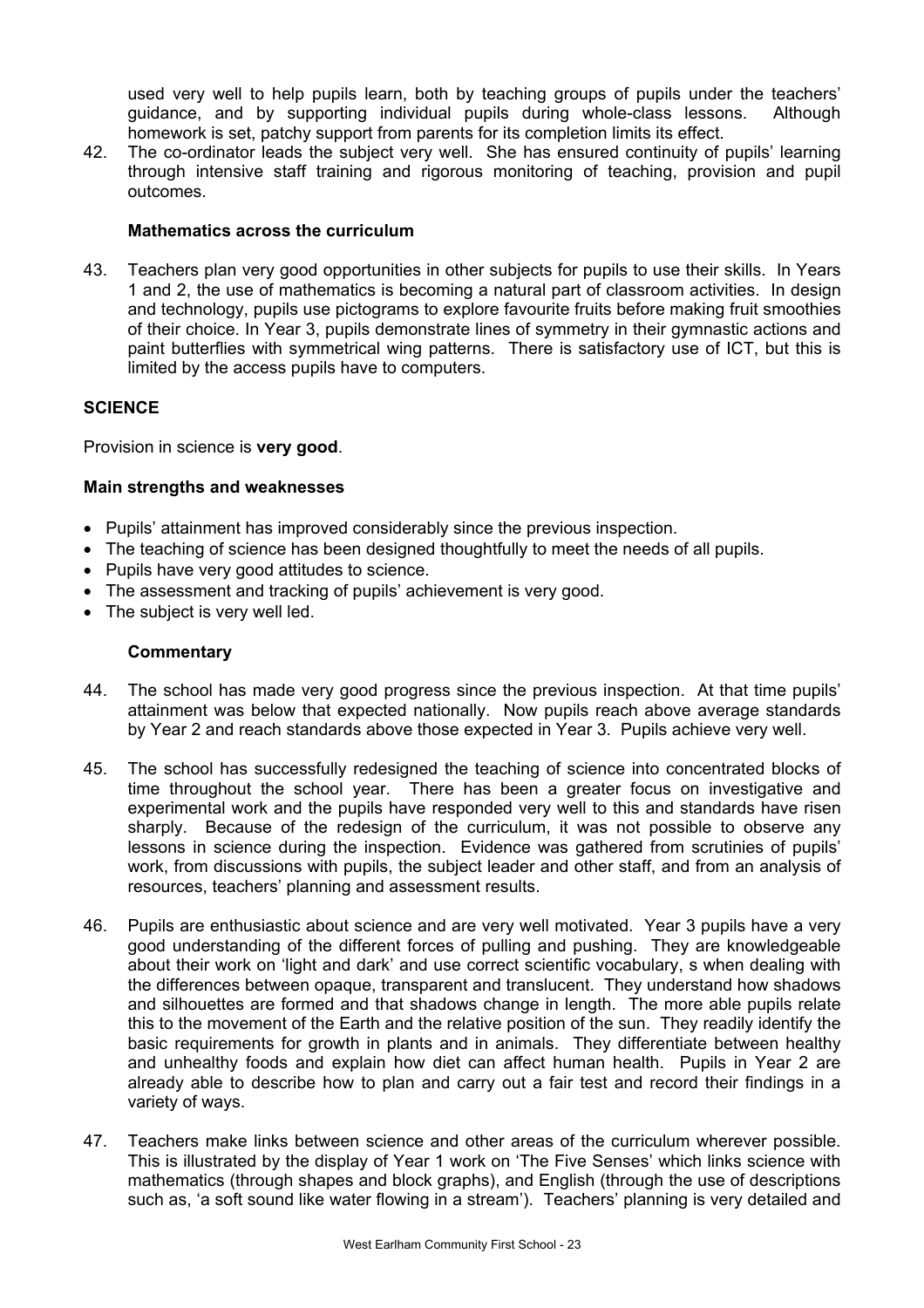clear. The focus is on encouraging pupils to work together and discuss their work. This supports the learning of pupils with special educational needs and enables them to achieve very well. Pupils enjoy working in groups and supporting each other and recognise that they can all benefit from this joint working. Appropriate resources and excellent support from the teaching assistants enable pupils with special educational needs to take full part in investigations and make very good progress. Teachers assess pupils' achievements at the end of each topic and use this information to amend lessons so that all pupils' needs are met.

48. The subject leader has improved the teaching of investigations by introducing a new scheme and through staff training and support. This has improved pupils' investigative skills and encouraged their positive attitudes to the subject. She has purchased a range of resources and organises them effectively. She monitors teaching, learning and pupils' achievement thoroughly and is keen to bring in more outside expertise to generate even more pupil interest in science.

#### **INFORMATION AND COMMUNICATION TECHNOLOGY**

Provision in information and communication is **unsatisfactory**.

#### **Main strengths and weaknesses**

- By Year 2 and in Year 3, standards are below those expected and pupils make unsatisfactory progress.
- Teachers have good subject knowledge and pupils have good attitudes to learning.
- Resources for learning and teaching are well below those recommended and so pupils have insufficient one-to-one access to computers.
- Assessment of individual pupils' progress is insecure.

- 49. Unsatisfactory achievement is the result of the low level of resources, which frustrates teachers' efforts to provide pupils with enough time for using technology to develop their skills and understanding satisfactorily. Nearly half of the computers do not meet the national minimum specifications. Standards have declined since the previous inspection when attainment of Year 2 pupils was close to average and was better than that in Year 3.
- 50. The quality of teaching and learning is satisfactory. In the one lesson seen, the teacher used her good subject knowledge to overcome some of the resource difficulties she encountered. Pupils had difficulty seeing the small screen but continued to concentrate. The follow up activity required pupils to convert data into a picture graph but, because of the small amount of equipment, pupils had only a few minutes to develop their skills. This level of access to computers is common to all classes and slows pupils' achievement in learning computer skills, particularly as many do not have access to computers at home to support their learning. Pupils sharing computers have good attitudes to learning. They enjoy their work and organise themselves very well to make sure everyone has their turn. Pupils can find programs and save and print their work. However, their keyboard skills are weak. Year 3 pupils use control technology by programming a screen and floor turtle. They were enthusiastic about their use of the Internet to copy and paste information from wider sources and the recent opportunities to use digital photography. However, their understanding of the specific subject language, such as control and graphics, to describe learning in the subject is limited.
- 51. The leadership of the subject is satisfactory. The subject leader has taken every opportunity to provide other members of staff with training to improve their subject knowledge. She monitors teachers' planning and supports learning and teaching well. She has introduced an assessment sheet for teachers to record pupils' progress, but whilst pupils are sharing computers it is difficult for teachers to judge the achievement of individuals precisely. The headteacher and the governors have been concerned for some time about ICT provision but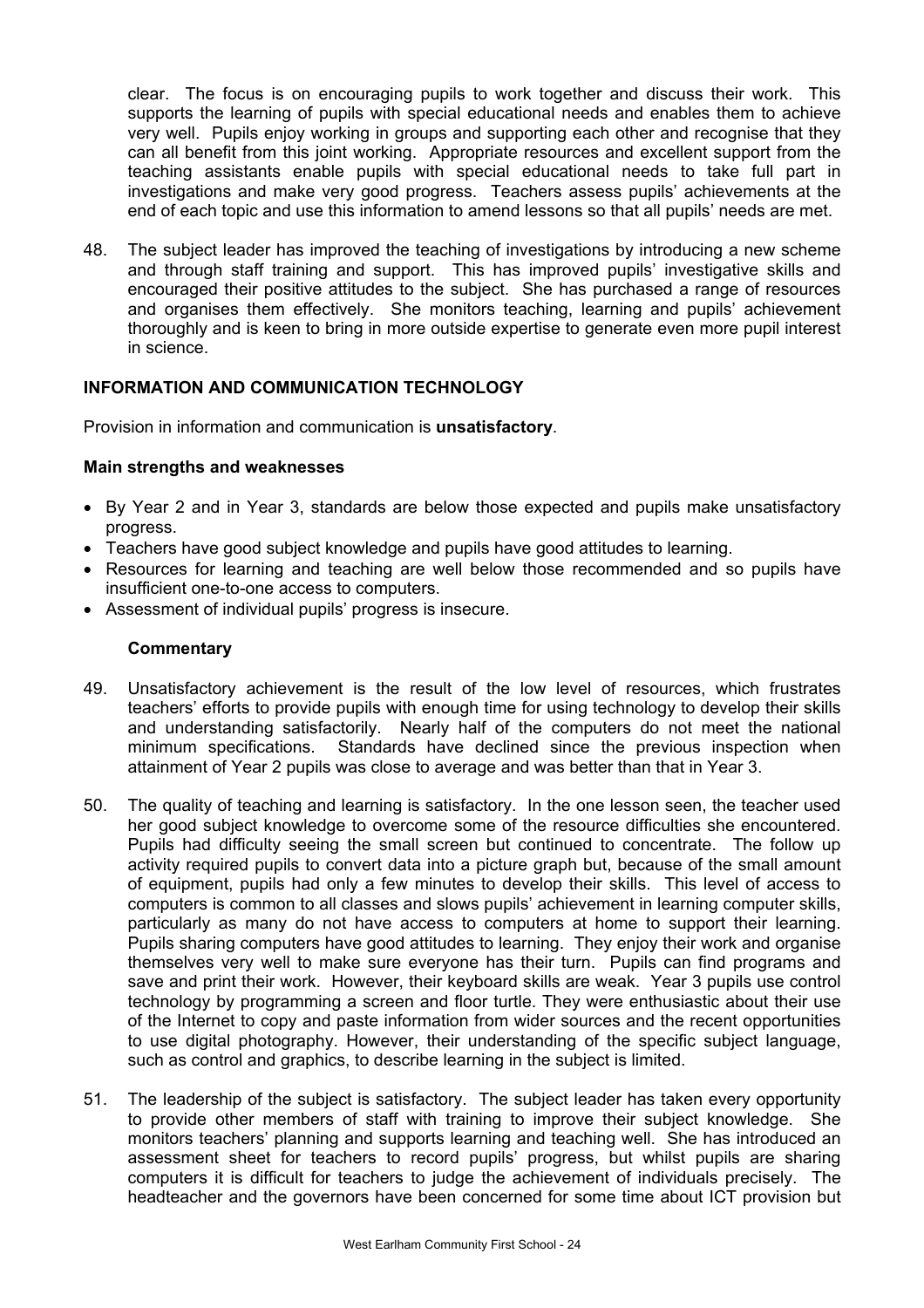external delays in meeting the school's needs have limited the school's progress. Consequently, they have identified the subject as an area for development that includes the creation of a small suite of computers.

**Information and communication technology across the curriculum** 

52. Satisfactory use is made of ICT across the curriculum. Teachers provide pupils with opportunities to use their ICT skills in subjects such as English, history and geography. Pupils use the Internet for research, for example to find out about famous people such as Florence Nightingale. Pupils' access to the Internet is carefully controlled by the teachers, who download websites for pupils to use. Pupils combine text and graphics to create stories in English and to explore the lives and work of famous artists. They use programs that help them understand the past but many older pupils lack the skills and understanding to access ICT for independent research.

#### **HUMANITIES**

- 53. Religious education is reported on fully and geography and history were sampled. Two lessons were seen in geography and teachers' plans, pupils' work and classroom displays were examined in both geography and history. In both these subjects, outline planning is from national guidance and the school complies with statutory requirements. Detailed planning further refines the subjects well to meet the needs of all pupils. Assessment of both subjects is satisfactory. It identifies what pupils have achieved and informs further planning but does not set individual targets for improvement.
- 54. The teaching and learning in one Year 2 **geography** lesson were very good and in the other they were excellent. Pupils' attainment in these lessons was in line with that expected and their achievement was very good. Pupils are enthusiastic about geography and have access to a good range of opportunities to learn about the world. These include visits to the local playground to consider use and design in their own locality, learning about the water cycle and how weather affects environments and humans. Year 2 made detailed models of the imaginary Isle of Struay and compared life there to life in the British Isles. Pupils learned about life in Africa when a Masai dance troupe visited the school and they interpreted the experience through art.
- 55. Pupils enjoy their work in **history**. Younger pupils learn about famous people such as Mary Secole and concepts such as change over time, for example comparing aspects of life in Victorian times to those of the present day. Older pupils learn about the cause of the Great Fire of London and ancient cultures such as those of the Vikings and the Ancient Egyptians. The learning is well supported by planned links to other subjects such as art and design and design and technology. For example, pupils made clay rune stones to explore the writing and beliefs of the Vikings.

#### **Religious education**

Provision in religious education is **good**.

#### **Main strengths and weaknesses**

- Pupils achieve well.
- The quality of teaching and learning is good.
- The subject contributes very well to the school's curriculum.
- There is good subject leadership.

#### **Commentary**

56. Pupils achieve well in their knowledge of Christianity and other major world religions. By Years 2 and 3, most reach the standard expected in the Norfolk Agreed Syllabus. They have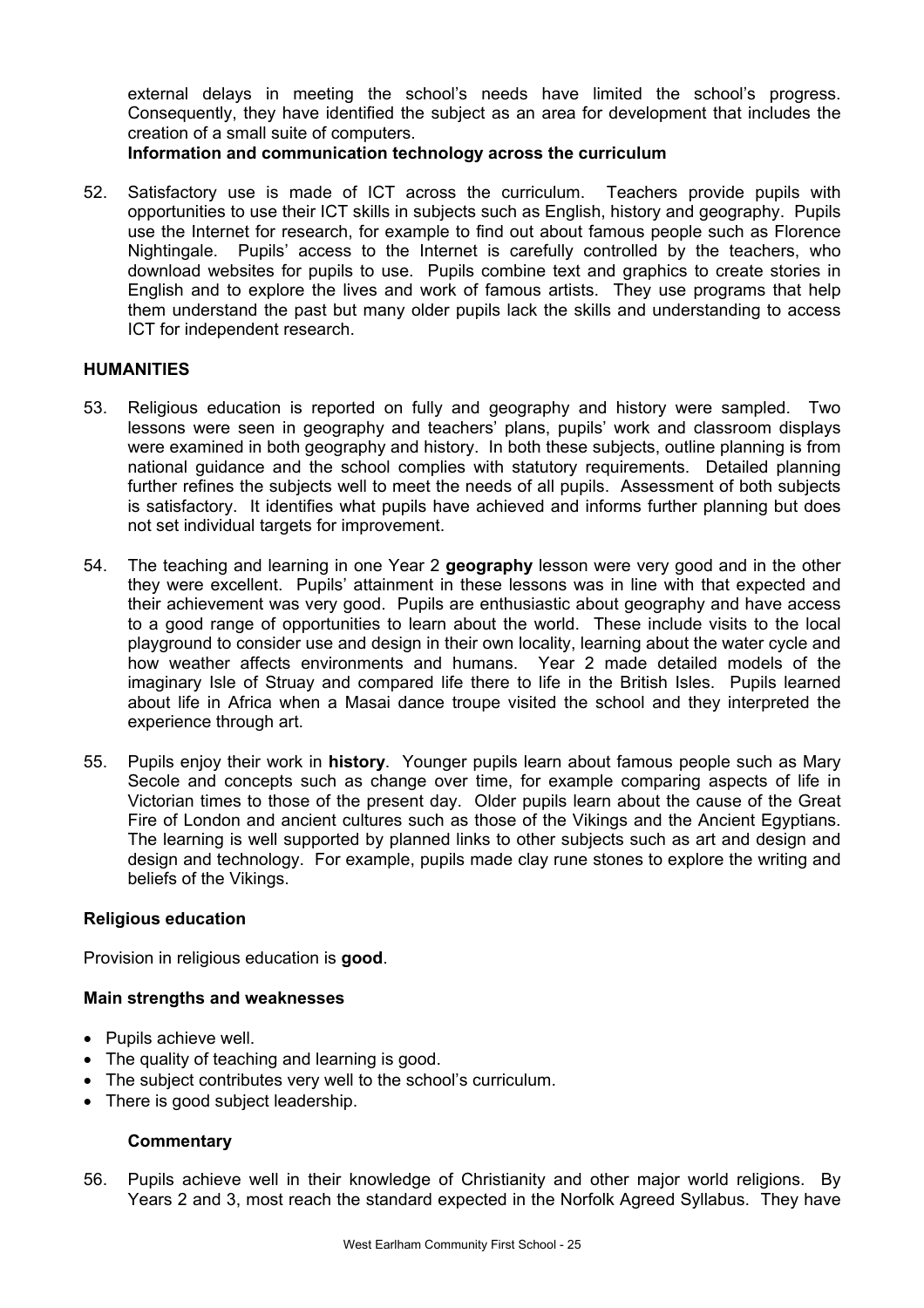a good understanding of different religious festivals and their significance to believers.

Through the school's approach to using characters (large drawings of children from different faiths), they relate well to different tenets of belief and see the significance of religious artefacts.

- 57. During the inspection, there was no opportunity to observe teaching and learning in Year 3 and so the following refers largely to Years 1 and 2. Teachers plan well and make effective use of school guidance drawn from the locally agreed syllabus. They make extensive use of resources and incorporate themes from religious education into other subjects such as exploring light in art and design and science. Teachers use discussion extensively to develop their pupils' understanding. Talking with their partners or in small groups, pupils develop positive attitudes to religious education and behave very well. This especially supports the learning of pupils with special educational needs and enables them to achieve very well. They listen with respect to other pupils' ideas and offer their own with increasing confidence. They are prepared to persevere with examining difficult concepts with which the school challenges them. "What is a soul? What is special about me?" These are two of a sequence of challenging questions skilfully introduced in collective worship that pupils then follow up in class to good effect. In a Year 1 class, most could specify what was special about themselves and when the teacher urged them to be more specific, one commented, "It's a bit tricky this", before going on to try. Pupils take pride in their written work in religious education; this helped them reflect on a visit to Norwich Cathedral that prompted one to write, "It's very cold here and when the sun shines on the stained glass window, the room lights up like when Jesus rose. It's like the colour of a miracle."
- 58. The good quality of subject leadership has enabled the school to make good progress since the previous inspection. Standards have been maintained and pupils' achievement improved. Pupils' progress is now more accurate and the curriculum broadened. The subject leader has introduced some innovative teaching materials such as the faith characters supported by the LEA that are improving pupils' access to quite difficult concepts. She monitors and evaluates provision excellently. This enables her to plan accurately for further improvement and enables the subject to continue to make a very good contribution to pupils' personal development.

#### **CREATIVE, AESTHETIC, PRACTICAL AND PHYSICAL SUBJECTS**

- 59. Art and design, design and technology and physical education are reported fully and music was sampled. In **music**, part of one lesson was observed and other inspection evidence was gained from teachers' planning and assessments, a video of a recent school production, and discussions with staff and pupils. Pupils are extremely enthusiastic about their music and Year 3 pupils enjoy playing instruments and working in groups to produce their own compositions. They enjoy singing, especially singing along to recorded music. They know their favourite instruments and why they like them. One pupil described the harp as "making soothing, safe sounds that relax you". More able pupils know the difference between acoustic and electric guitars. In the part lesson observed, the teaching was very good and was based on very good subject knowledge and very well prepared resources. The pupils worked very well together when making instruments from scrap materials and produced sequences of sounds from them. Most could maintain the rhythm and beat with their instruments and could sing along melodically.
- 60. Opportunities through choir, recorder groups and visiting musicians are made available to pupils showing talent. The school invites a broad range of visiting musicians, such as the Masai group or classical quartets, to enliven the curriculum and these together with the resources, provide pupils with experience of music from different cultures. The music leader has ensured the subject has progressed well through a new scheme of work, additional resources and her monitoring and evaluation of provision and pupils' progress.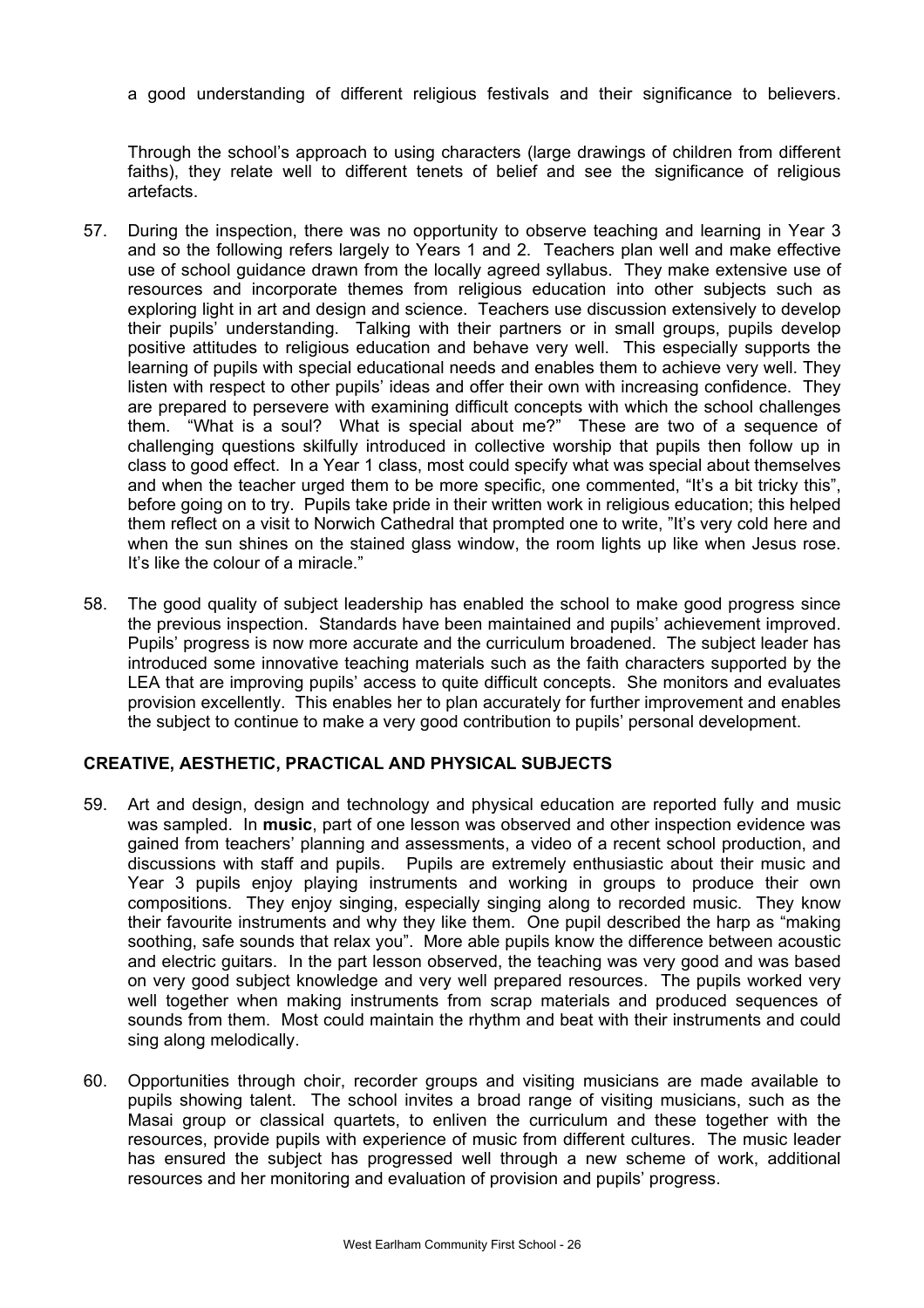## **Art and design**

Provision in art and design is **very good**.

#### **Main strengths and weaknesses**

- Pupils have very good attitudes and achieve very well.
- The quality of teaching and learning is very good.
- The subject is well led and has improved well since the previous inspection.

#### **Commentary**

- 61. By Years 2 and 3, pupils' standards of attainment are above those expected and their evaluative skills are good. Pupils talk with enthusiasm about their artwork and a number are identified on the gifted and talented register for their art skills. Older pupils know their favourite artists and why they like them. Year 3 pupils appreciate how Vincent Van Gogh used bright colours and bold shapes to paint sunflowers. This influenced their own wellcrafted images of chrysanthemums using oil pastels, watercolours and charcoal and the designing of salt dough plant plaques.
- 62. Teachers provide many opportunities for pupils to explore and develop their own ideas, using a wide variety of materials and tools. Art and design is linked well to work in other subjects such as geography and science. For example, pupils design clay Thor hammers in their Viking project and paint clowns to hold a simple circuit with flashing light for "Red Nose Day". Pupils work diligently to produce pleasing results as the teacher prompts them to make comparisons and improvements. They are encouraged to use computer programs such as Paint to enhance their work.
- 63. The school is using the subject leader's knowledge effectively to organise and extend the curriculum. Careful recording of pupils' attainment and rigorous monitoring of provision are developing pupils' creativity well and enabling pupils with special educational needs to achieve very well.

#### **Design and technology**

Provision in design and technology is **good**.

#### **Main strengths and weaknesses**

- Pupils achieve well.
- Pupils have good attitudes as teachers take every opportunity to provide relevant experiences.
- The subject is well led and has improved well since the previous inspection.

#### **Commentary**

64. By Years 2 and 3, pupils reach the standards of attainment that are expected and they achieve well. They design their products imaginatively and work carefully with a variety of tools and materials to make quality products. For example, younger pupils use their skills in measuring and cutting to achieve success and older pupils use control mechanisms such as pneumatics. Following their detailed designs, Year 1 pupils attached string, pipe cleaners and cardboard to construction blocks to create intricate slides, swings and roundabouts and investigated ways to make models move. Year 3 pupils used plastic syringes and tubing to launch rockets. When models are completed, younger pupils discuss their likes and dislikes and offer ways in which they could improve their work. Older pupils have begun to test out their ideas and make improvements to their work. Pupils are beginning to use digital cameras to record their work. Pupils with special educational needs co-operate well and this helps them achieve well.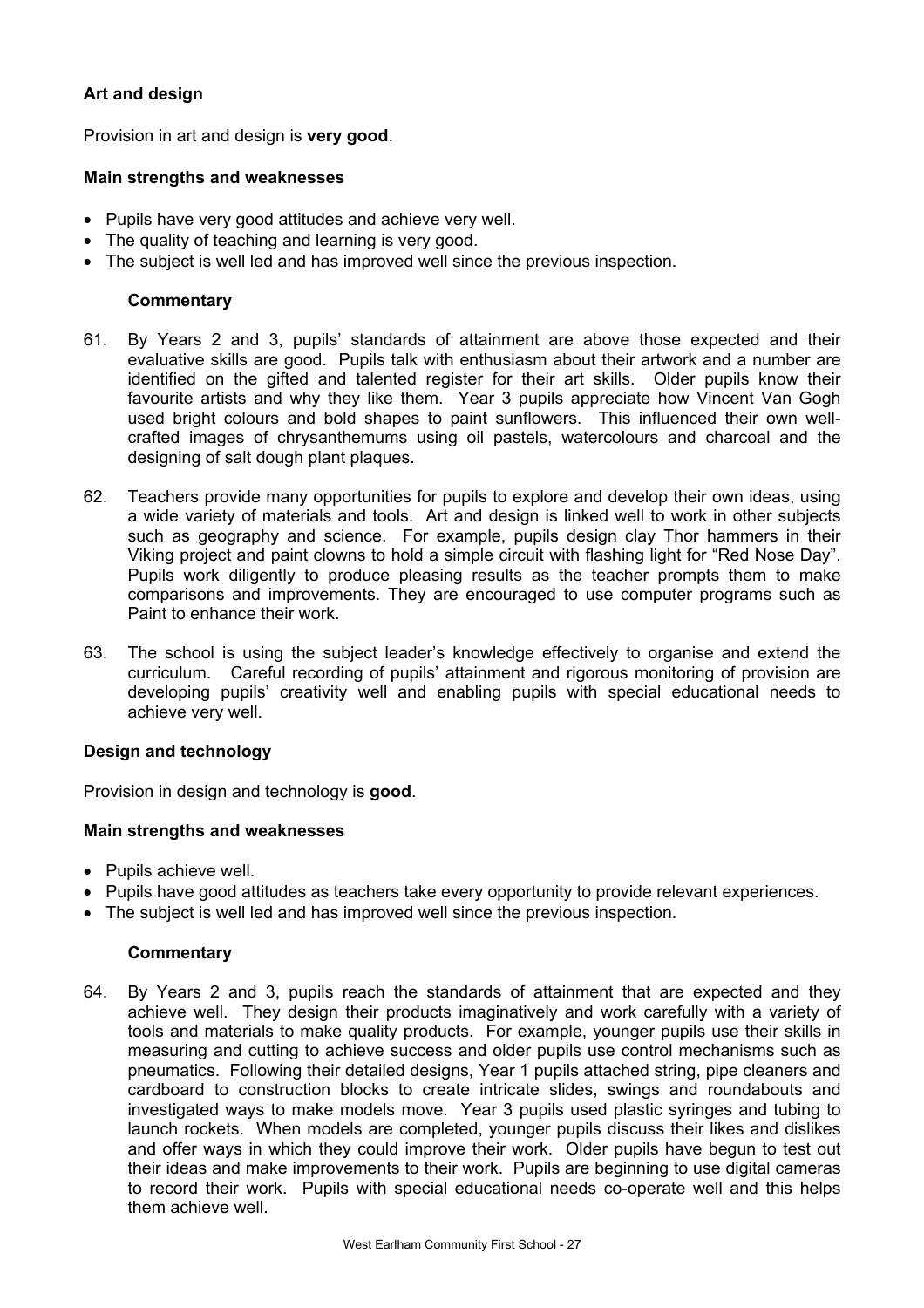- 65. The quality of teaching and learning is very good. Imaginative teaching methods lead to a high level of interest from most pupils. Individual needs are well catered for and teaching assistants make a significant contribution to including all pupils in the lessons. For example, they worked alongside pupils devising wind up mechanisms to investigate how Father Christmas came down the chimney. They also enjoyed, with the pupils, designing healthy sandwiches for members of staff as part of their Healthy Schools project. Following a puppet theatre visit, Year 2 pupils designed their own puppets and presented their plays to each other, giving them an excellent opportunity to practise their speaking and listening skills.
- 66. The subject leader has set up effective systems for monitoring pupils' progress. She has overseen the planning of pupils' work, evaluated teaching quality and organised resources well. She has a clear vision for how the subject should develop throughout the school and supports other colleagues very well to work towards that vision.

#### **Physical education**

Provision in physical education is **good**.

#### **Main strengths and weaknesses**

- Pupils achieve well owing to some good quality teaching.
- The curriculum is meeting pupils' needs increasingly well.
- The subject is well led and has progressed well since the previous inspection.

- 67. By the end of Year 3, pupils reach broadly average standards in games skills (the aspect inspected) and make good progress from their below average starting points at the start of Year 1. Their skills of throwing and catching improve at a faster rate than their positional sense largely because teachers focus on these skills. Pupils' hand–eye co-ordination improves through regular practice and their awareness of space increases well. They work together increasingly well in games situations as their strategic sense improves.
- 68. The quality of teaching and learning is good. Pupils enjoy physical education and are keen to improve. They respond very well to the teachers' instructions, so that they learn safely and little time is lost. Lessons are planned well. Teaching assistants ensure that all pupils are included in the activities by encouraging those who lack confidence or who have special educational needs to take part and achieve well. Lessons have a good structure and during warm ups, pupils learn about the effects of exercise on their bodies. Pupils enjoy the variety of activities and put a lot of effort into practising their skills individually and in groups. They learn to consider others, take turns and play by the rules. In these ways, the subject makes a very good contribution to pupils' personal development. Teachers' subject knowledge is satisfactory and this helps the pupils to begin to evaluate their progress. However, most teachers do not coach the finer skills of positioning, stance and balance to enable pupils who do not have these skills naturally to acquire them.
- 69. In common with most other subjects, physical education now benefits from a timetabling arrangement that enables staff and pupils to focus on developing a set of key skills within a defined period. This has helped to improve pupils' achievement. Beyond the lessons, the school provides a good range of additional activities to improve their physical skills, which makes good use of the range of resources. For instance, at play times, pupils help to set out equipment in the playground for all to share and develop their co-ordination skills. Through involvement with the local community, teaching assistants provide additional sporting activities after school and all Year 3 pupils have the opportunity to learn to swim. Within the wider movement curriculum, the school encourages dance and links this well to music through initiatives such as the Write Dance project.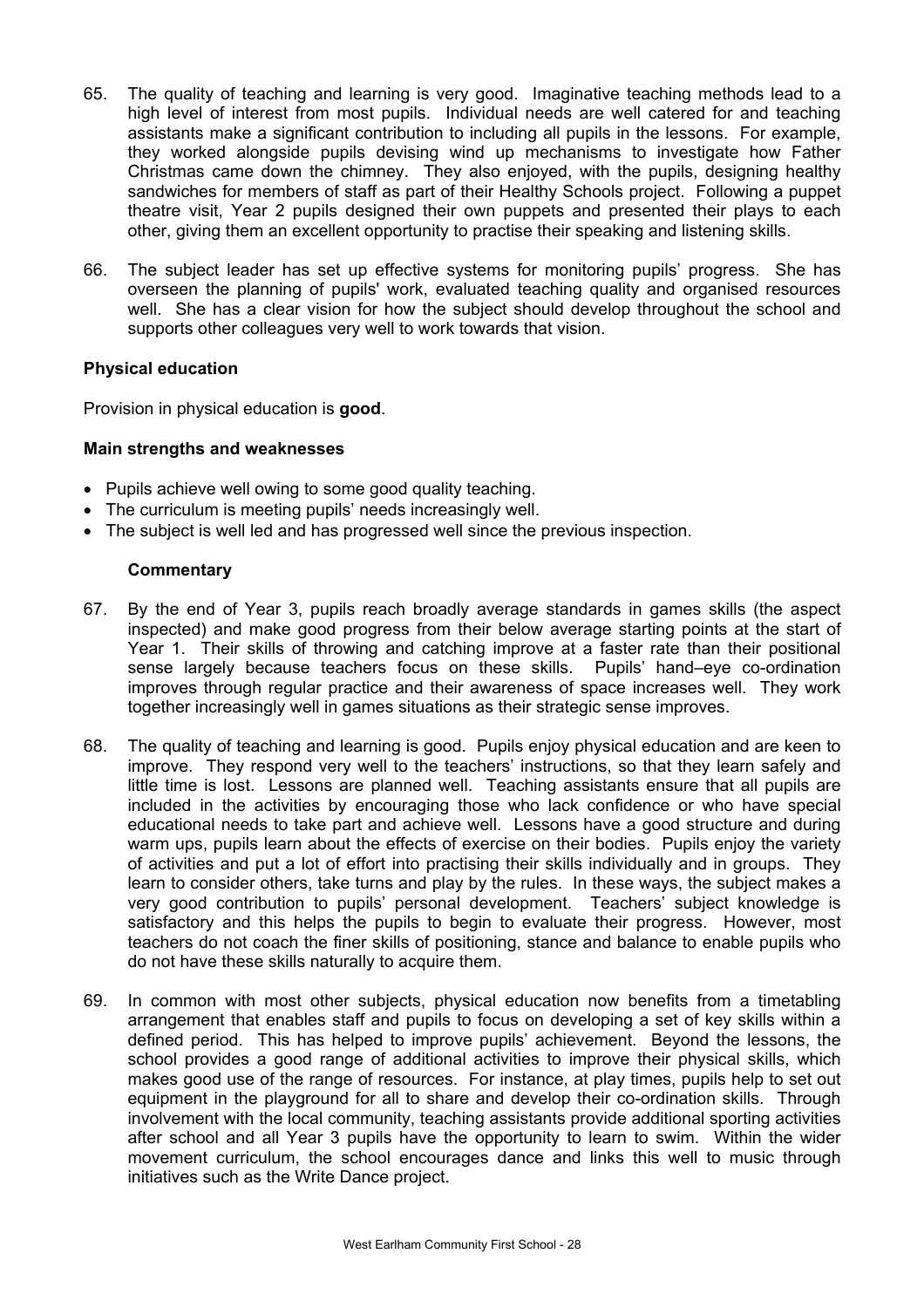70. The subject leader uses her expertise to develop a system for assessing pupils' progress as they move through the school. This has recently been introduced and is not yet fully effective. She has ensured that staff are well supported through curriculum guidance and her monitoring and evaluation of provision. The subject action plan outline has the right priorities to maintain the subject's improvement.

#### **PERSONAL, SOCIAL AND HEALTH EDUCATION AND CITIZENSHIP**

- 71. This subject was sampled and only one lesson was observed. Other evidence was gained from discussions with pupils and staff, scrutiny of documentation, and observation of activities around school.
- 72. The school is actively working towards Level Three Healthy Status and healthy eating continues to be promoted through fruit snacks and attention to diet at lunchtime. Each class has a class council and pupils take their involvement in decision-making very seriously. Visitors from the community broaden pupils' understanding of citizenship and this is significantly strengthened by the school's ethos framework of 'The Four Rs', which are regularly considered in class and assemblies and permeate all aspects of school life. Staff very effectively develop very good relationships, and pupils get regular opportunities to discuss their views and feelings.
- 73. In the one lesson observed, teaching and learning were good. Year 1 pupils contributed maturely to a discussion about the outward signs of not feeling well. They discussed animatedly as talking partners and offered sensible points to the whole class. This lesson and others involving class council business contribute very well to pupils' personal development.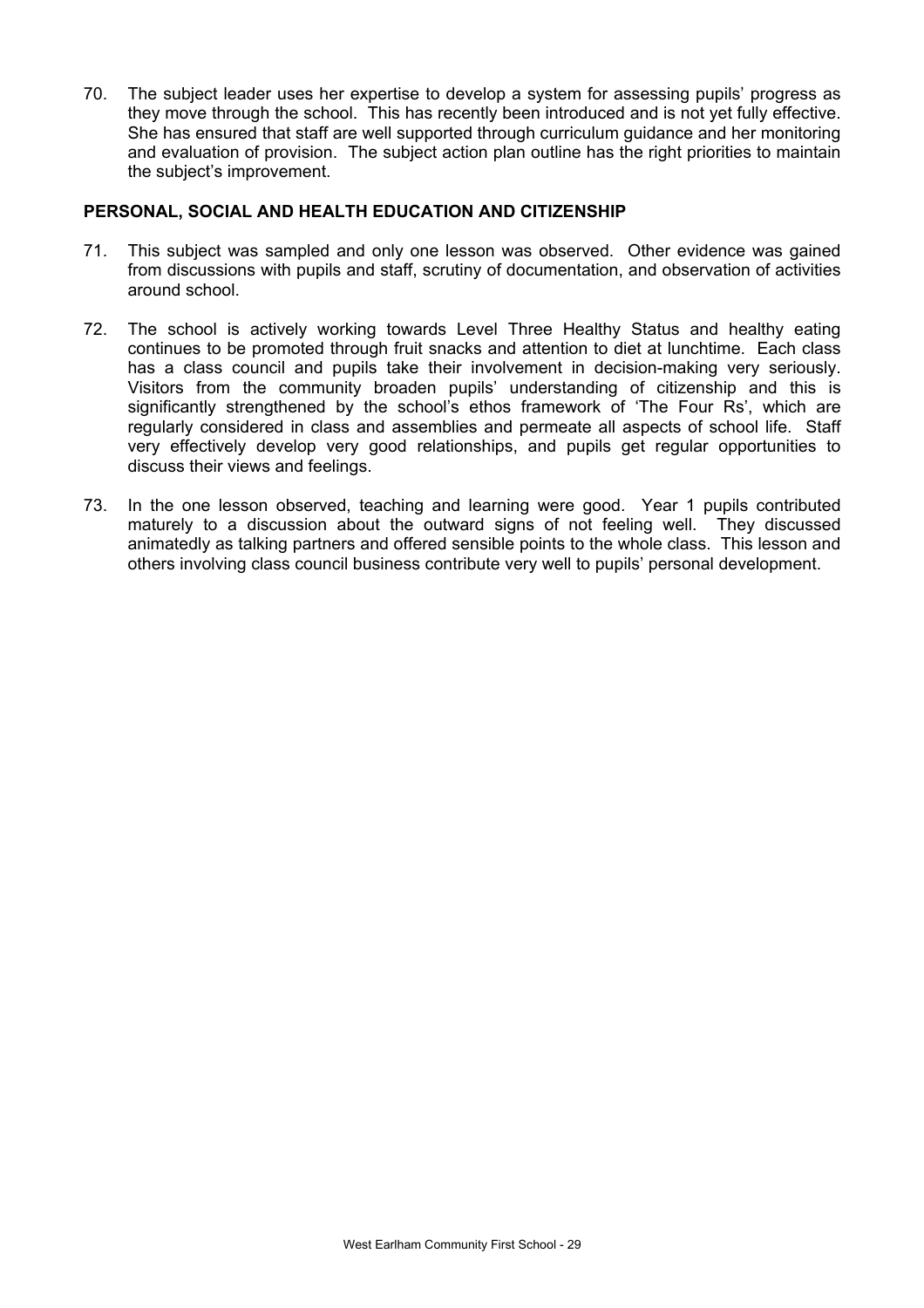# **PART D: SUMMARY OF THE MAIN INSPECTION JUDGEMENTS**

## **Inspection judgement** Grade **Grade**

| The overall effectiveness of the school                              | $\overline{2}$ |
|----------------------------------------------------------------------|----------------|
| How inclusive the school is                                          | 1              |
| How the school's effectiveness has changed since its last inspection | $\overline{2}$ |
| Value for money provided by the school                               | $\overline{2}$ |
|                                                                      |                |
| <b>Overall standards achieved</b>                                    | 3              |
| Pupils' achievement                                                  | $\overline{2}$ |
| Pupils' attitudes, values and other personal qualities               | $\overline{2}$ |
| Attendance                                                           | 5              |
| <b>Attitudes</b>                                                     | $\overline{2}$ |
| Behaviour, including the extent of exclusions                        | $\overline{2}$ |
| Pupils' spiritual, moral, social and cultural development            | $\overline{2}$ |
|                                                                      |                |
| The quality of education provided by the school                      | $\overline{2}$ |
| The quality of teaching                                              | $\overline{2}$ |
| How well pupils learn                                                | $\overline{2}$ |
| The quality of assessment                                            | $\overline{2}$ |
| How well the curriculum meets pupils needs                           | $\overline{2}$ |
| Enrichment of the curriculum, including out-of-school activities     | $\overline{2}$ |
| Accommodation and resources                                          | $\overline{2}$ |
| Pupils' care, welfare, health and safety                             | $\overline{2}$ |
| Support, advice and guidance for pupils                              | 1              |
| How well the school seeks and acts on pupils' views                  | 2              |
| The effectiveness of the school's links with parents                 | 3              |
| The quality of the school's links with the community                 | $\overline{2}$ |
| The school's links with other schools and colleges                   | $\overline{2}$ |
|                                                                      |                |

| The leadership and management of the school |  |
|---------------------------------------------|--|
| The governance of the school                |  |
| The leadership of the headteacher           |  |
| The leadership of other key staff           |  |
| The effectiveness of management             |  |

*Inspectors make judgements on a scale: excellent (grade 1); very good (2); good (3); satisfactory (4); unsatisfactory (5);*